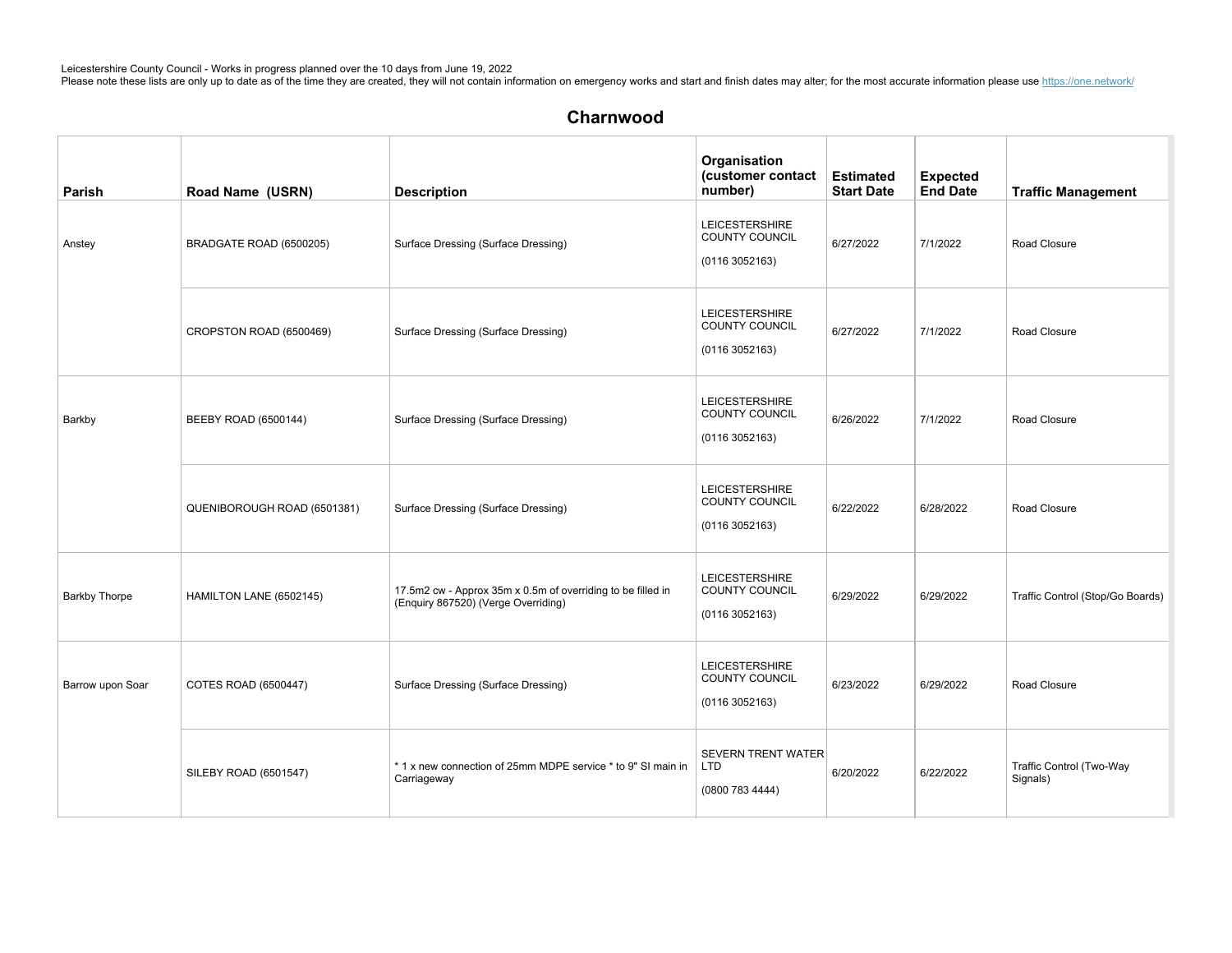| Parish           | Road Name (USRN)               | <b>Description</b>                                                                                                                                                                      | Organisation<br>(customer contact<br>number)                     | <b>Estimated</b><br><b>Start Date</b> | <b>Expected</b><br><b>End Date</b> | <b>Traffic Management</b>            |
|------------------|--------------------------------|-----------------------------------------------------------------------------------------------------------------------------------------------------------------------------------------|------------------------------------------------------------------|---------------------------------------|------------------------------------|--------------------------------------|
| Barrow upon Soar | SILEBY ROAD (6501547)          | Surface Dressing (Surface Dressing)                                                                                                                                                     | <b>LEICESTERSHIRE</b><br><b>COUNTY COUNCIL</b><br>(01163052163)  | 6/24/2022                             | 6/30/2022                          | Road Closure                         |
|                  | <b>SOUTH STREET (6501567)</b>  | Surface Dressing (Surface Dressing)                                                                                                                                                     | <b>LEICESTERSHIRE</b><br>COUNTY COUNCIL<br>(0116 3052163)        | 6/24/2022                             | 6/30/2022                          | Road Closure                         |
| Beeby            | BARKBY ROAD (6500101)          | Surface Dressing (Surface Dressing)                                                                                                                                                     | <b>LEICESTERSHIRE</b><br>COUNTY COUNCIL<br>(0116 3052163)        | 6/26/2022                             | 7/1/2022                           | Road Closure                         |
| <b>Birstall</b>  | BIRSTALL MEADOW ROAD (6504202) | Excavate & connect to CGL/SGN Gas Main providing gas<br>supply to new housing development. Approx dimensions: 3m x<br>0.4m (x 3 connections) carriageway. Depth: 0.8m. 1st Time<br>Perm | <b>GTC</b>                                                       | 6/27/2022                             | 7/8/2022                           | Traffic Control (Give and Take)      |
|                  | GREENGATE LANE (6500706)       | Boundary box Renew 25mm                                                                                                                                                                 | <b>SEVERN TRENT WATER</b><br><b>LTD</b><br>(0800 783 4444)       | 6/23/2022                             | 6/25/2022                          | Traffic Control (Two-Way<br>Signals) |
|                  | JOHNSON ROAD (6500862)         | Scaffolding - Licence- 874303                                                                                                                                                           | <b>LEICESTERSHIRE</b><br><b>COUNTY COUNCIL</b><br>(0116 3052163) | 6/14/2022                             | 6/27/2022                          | Some Carriageway Incursion           |
|                  | LONG MEADOW WAY (6504095)      | Remedials - 2x ducts missing, should be 3x ducts but only 1x<br>duct<br>installed.<br>Footway closure: Alternative route will be provided                                               | <b>BT</b><br>(0800 800150)                                       | 6/21/2022                             | 6/23/2022                          | Some Carriageway Incursion           |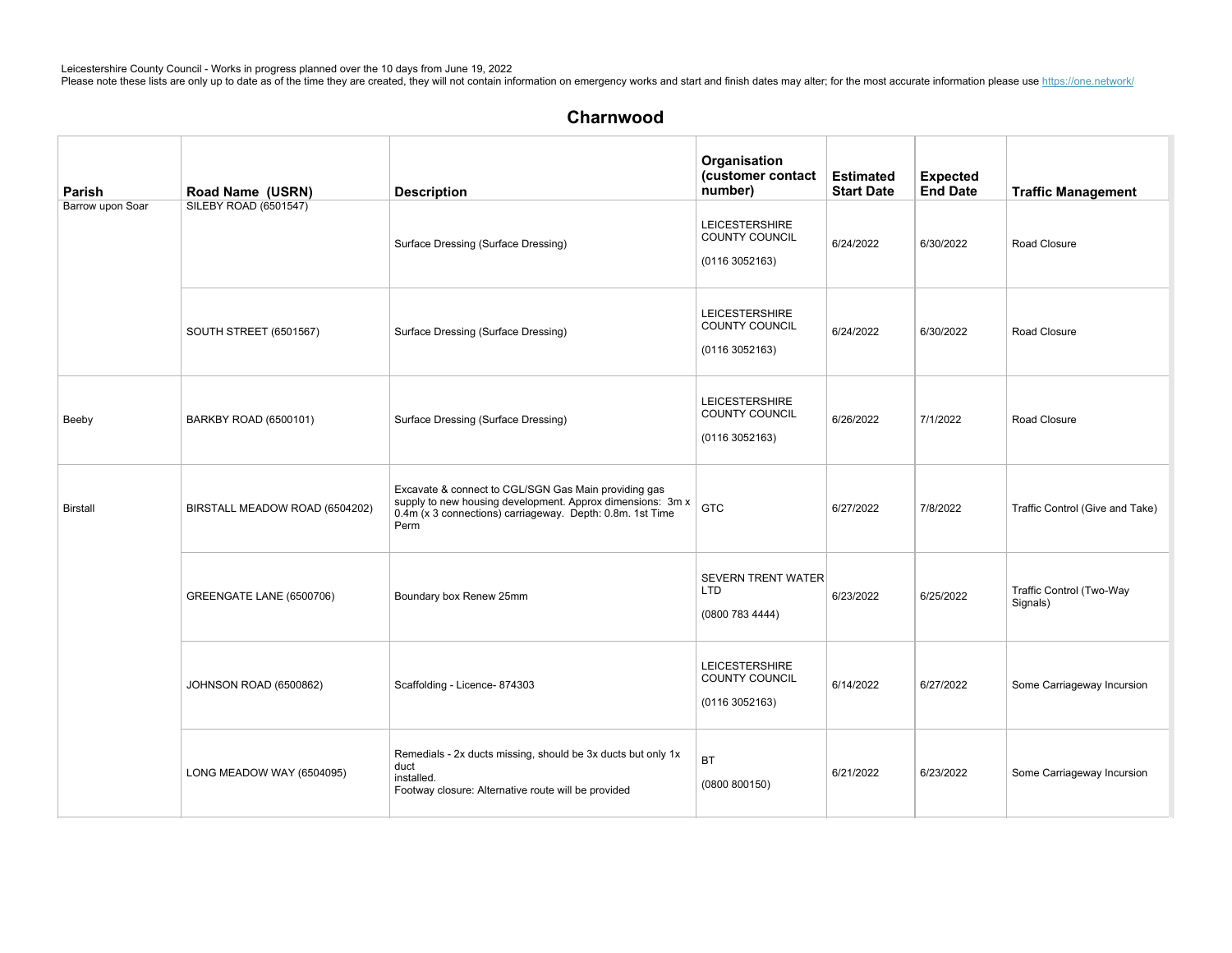| Parish              | Road Name (USRN)             | <b>Description</b>                                                                                                                                     | Organisation<br>(customer contact<br>number)                    | <b>Estimated</b><br><b>Start Date</b> | <b>Expected</b><br><b>End Date</b> | <b>Traffic Management</b>              |
|---------------------|------------------------------|--------------------------------------------------------------------------------------------------------------------------------------------------------|-----------------------------------------------------------------|---------------------------------------|------------------------------------|----------------------------------------|
| <b>Birstall</b>     | LOUGHBOROUGH ROAD (6500997)  | Remedial works                                                                                                                                         | BT<br>(0800 800150)                                             | 6/26/2022                             | 6/26/2022                          | Traffic Control (Multi-Way<br>Signals) |
|                     | SANDGATE AVENUE (6501498)    | Excavate in footway to clear blocked tee / duct ? Replace if<br>damaged for customer connection<br>Footway closure: Alternative route will be provided | <b>VIRGIN MEDIA</b><br>(03454541111)                            | 6/21/2022                             | 6/23/2022                          | Some Carriageway Incursion             |
|                     | TEMPEST ROAD (6501655)       | Short Comm pipe Renew 25mm                                                                                                                             | <b>SEVERN TRENT WATER</b><br>LTD<br>(0800783444)                | 6/18/2022                             | 6/22/2022                          | Some Carriageway Incursion             |
|                     | <b>WALKER ROAD (6501783)</b> | Gully Blocked Please arrange to change letter box gully and<br>replace with new connection (Enquiry 853343)                                            | <b>LEICESTERSHIRE</b><br>COUNTY COUNCIL<br>(01163052163)        | 6/24/2022                             | 6/24/2022                          | Traffic Control (Give and Take)        |
|                     | <b>WANLIP LANE (6501796)</b> | Surface Dressing (Surface Dressing)                                                                                                                    | <b>LEICESTERSHIRE</b><br>COUNTY COUNCIL<br>(0116 3052163)       | 6/27/2022                             | 7/1/2022                           | Road Closure                           |
|                     | WESTGATE AVENUE (6501838)    | 81m2 fw - Please can we patch a 5.4m wide x 15m long section<br>of footpath on the corner see images has been mounted (FWAY<br>Deterioration)          | <b>LEICESTERSHIRE</b><br><b>COUNTY COUNCIL</b><br>(01163052163) | 6/20/2022                             | 6/20/2022                          | Traffic Control (Stop/Go Boards)       |
| Burton on the Wolds | LOUGHBOROUGH ROAD (6501012)  | TO RECTIFY DEFECT TAMRACfor no 150 mm rule on left<br>hand side of box.<br>Footway closure: Alternative route will be provided                         | <b>SEVERN TRENT WATER</b><br>LTD<br>(08007834444)               | 6/20/2022                             | 6/20/2022                          | No Carriageway Incursion               |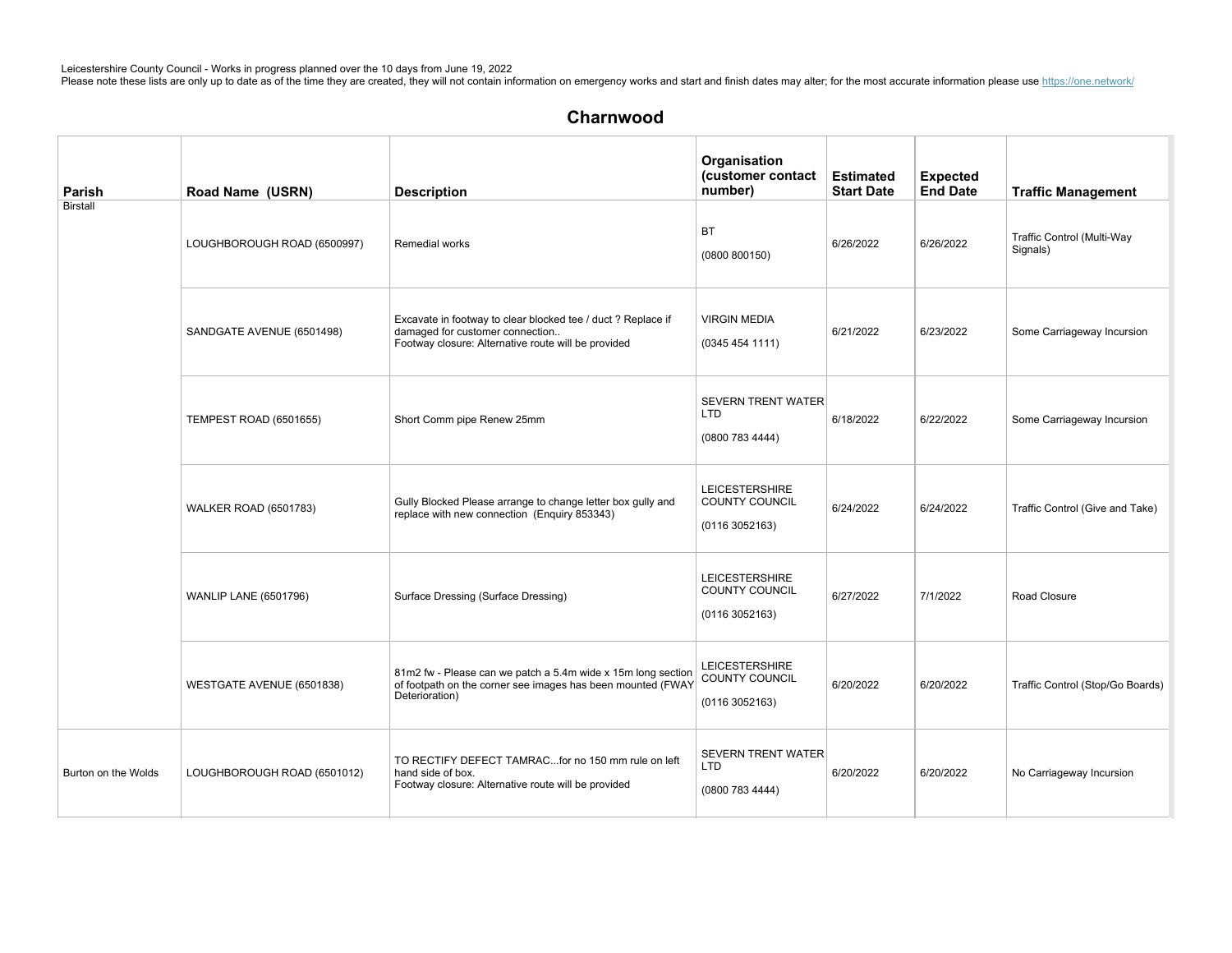| Parish              | Road Name (USRN)             | <b>Description</b>                                                                                                                         | Organisation<br>(customer contact<br>number)               | <b>Estimated</b><br><b>Start Date</b> | <b>Expected</b><br><b>End Date</b> | <b>Traffic Management</b> |
|---------------------|------------------------------|--------------------------------------------------------------------------------------------------------------------------------------------|------------------------------------------------------------|---------------------------------------|------------------------------------|---------------------------|
| Burton on the Wolds | SEYMOUR ROAD (6501527)       | TO RECTIFY DEFECT TARMACfailing on 150mm rule and<br>low profile of the lid.<br>Footway closure: Alternative route will be provided        | <b>SEVERN TRENT WATER</b><br><b>LTD</b><br>(0800 783 4444) | 6/20/2022                             | 6/22/2022                          | No Carriageway Incursion  |
| Cossington          | FOOTPATH I63A (6503284)      | Road Space Application - Subsidence works - Safety issues.                                                                                 | <b>LEICESTERSHIRE</b><br>COUNTY COUNCIL<br>(01163052163)   | 6/13/2022                             | 8/15/2022                          | Road Closure              |
|                     | <b>MAIN STREET (6501042)</b> | Surface Dressing (Surface Dressing)                                                                                                        | <b>LEICESTERSHIRE</b><br>COUNTY COUNCIL<br>(01163052163)   | 6/28/2022                             | 7/2/2022                           | Road Closure              |
| East Goscote        | BRACKEN DALE (6500200)       | Trace, then excavate to repair gas escape and reinstate where<br>possible.<br>Footway closure: Alternative route will be provided          | <b>CADENT GAS LIMITED</b><br>(08003898000)                 | 6/15/2022                             | 6/21/2022                          | No Carriageway Incursion  |
|                     | <b>BROOME LANE (6500273)</b> | TO RECTIFY DEFECT TARMAC150MM RULE lower<br>reinstatement. Proximity measuring less than 150mm.<br>Upstand on joint and to the the edgings | <b>SEVERN TRENT WATER</b><br><b>LTD</b><br>(0800 783 4444) | 6/20/2022                             | 6/20/2022                          | No Carriageway Incursion  |
|                     |                              | Unit renewal at the level crossing. Hours of works 21.00 - 09.00.<br>No emergency vehicle access.                                          | <b>NETWORK RAIL</b><br>-PROMOTERS<br><b>NATIONAL</b>       | 6/18/2022                             | 6/19/2022                          | Road Closure              |
|                     | CHESTNUT WAY (6500369)       | * Small Hydrant Install In-line 6" *Own Va                                                                                                 | <b>SEVERN TRENT WATER</b><br>LTD<br>(0800 783 4444)        | 6/21/2022                             | 6/23/2022                          | No Carriageway Incursion  |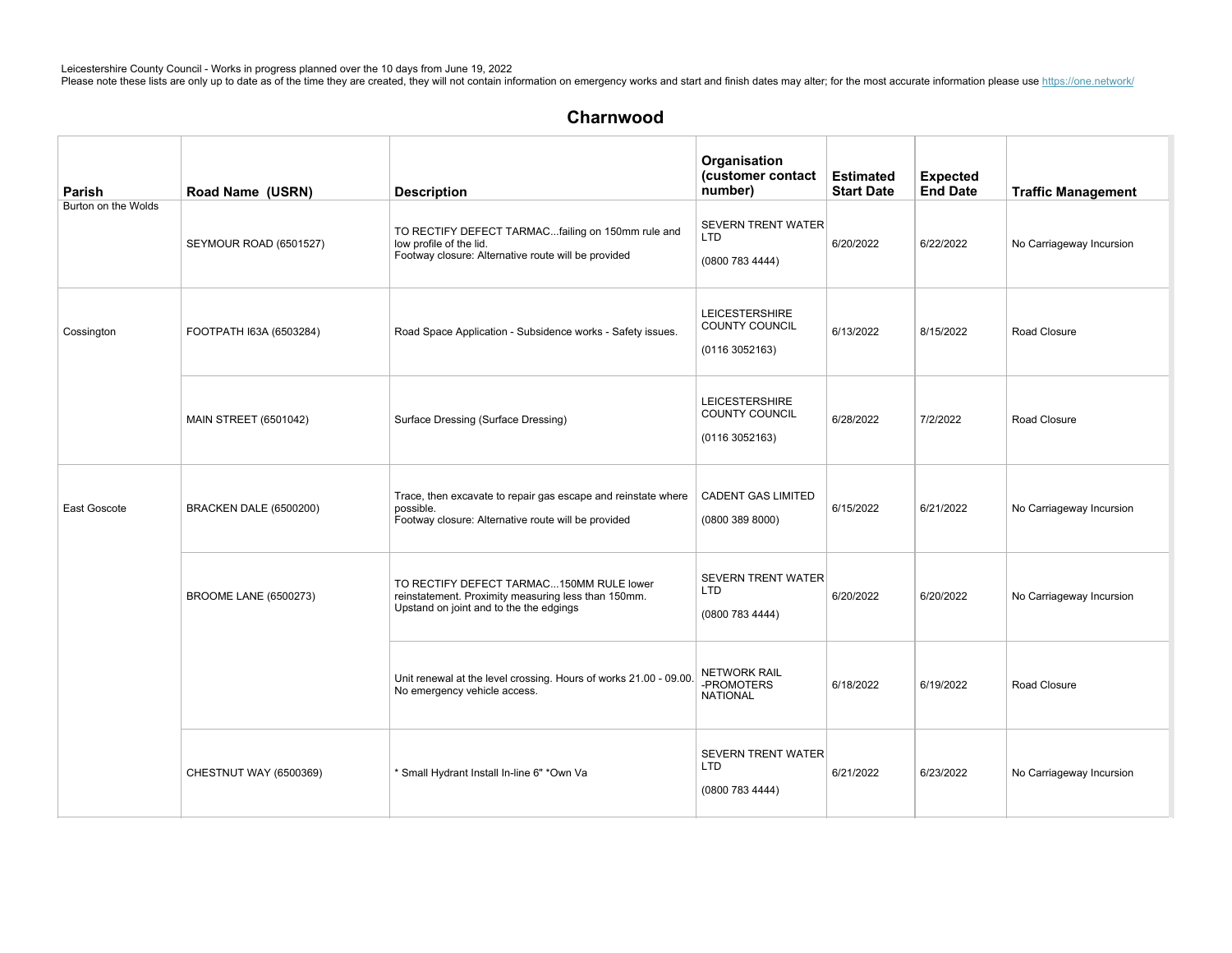| Parish       | Road Name (USRN)       | <b>Description</b>                                                     | Organisation<br>(customer contact<br>number)                                 | <b>Estimated</b><br><b>Start Date</b> | <b>Expected</b><br><b>End Date</b> | <b>Traffic Management</b>            |
|--------------|------------------------|------------------------------------------------------------------------|------------------------------------------------------------------------------|---------------------------------------|------------------------------------|--------------------------------------|
| East Goscote | WEAVERS WYND (6502479) | LP Main Diversion                                                      | <b>CADENT GAS LIMITED</b><br>(08003898000)                                   | 6/27/2022                             | 7/1/2022                           | No Carriageway Incursion             |
| Hathern      | ASHBY ROAD (6502630)   | Surface Dressing (Surface Dressing)                                    | <b>LEICESTERSHIRE</b><br><b>COUNTY COUNCIL</b><br>(01163052163)              | 6/17/2022                             | 6/23/2022                          | Traffic Control (Stop/Go Boards)     |
|              | DERBY ROAD (6500507)   | Digging trenches to install BT, Virgin, Electric and Water<br>services | <b>LEICESTERSHIRE</b><br>COUNTY COUNCIL<br>(0116 3052163)                    | 3/1/2022                              | 10/21/2022                         | Traffic Control (Two-Way<br>Signals) |
|              |                        | Digging trenches to install Gas services                               | <b>LEICESTERSHIRE</b><br><b>COUNTY COUNCIL</b><br>(01163052163)              | 3/1/2022                              | 10/21/2022                         | Traffic Control (Two-Way<br>Signals) |
|              |                        | Phase 3 construction of new roundabout                                 | <b>LEICESTERSHIRE</b><br>COUNTY COUNCIL<br>(01163052163)                     | 6/13/2022                             | 7/17/2022                          | Some Carriageway Incursion           |
|              | HIGH MEADOW (6500788)  | 1 joint hole in tarmac footway for new supply                          | <b>WESTERN POWER</b><br><b>DISTRIBUTION</b><br>(MIDLANDS)<br>(0800 096 3080) | 6/20/2022                             | 6/22/2022                          | No Carriageway Incursion             |
|              |                        | <b>Construction Of Vehicular Access</b>                                | <b>LEICESTERSHIRE</b><br>COUNTY COUNCIL<br>(01163052163)                     | 6/24/2022                             | 6/24/2022                          | Traffic Control (Give and Take)      |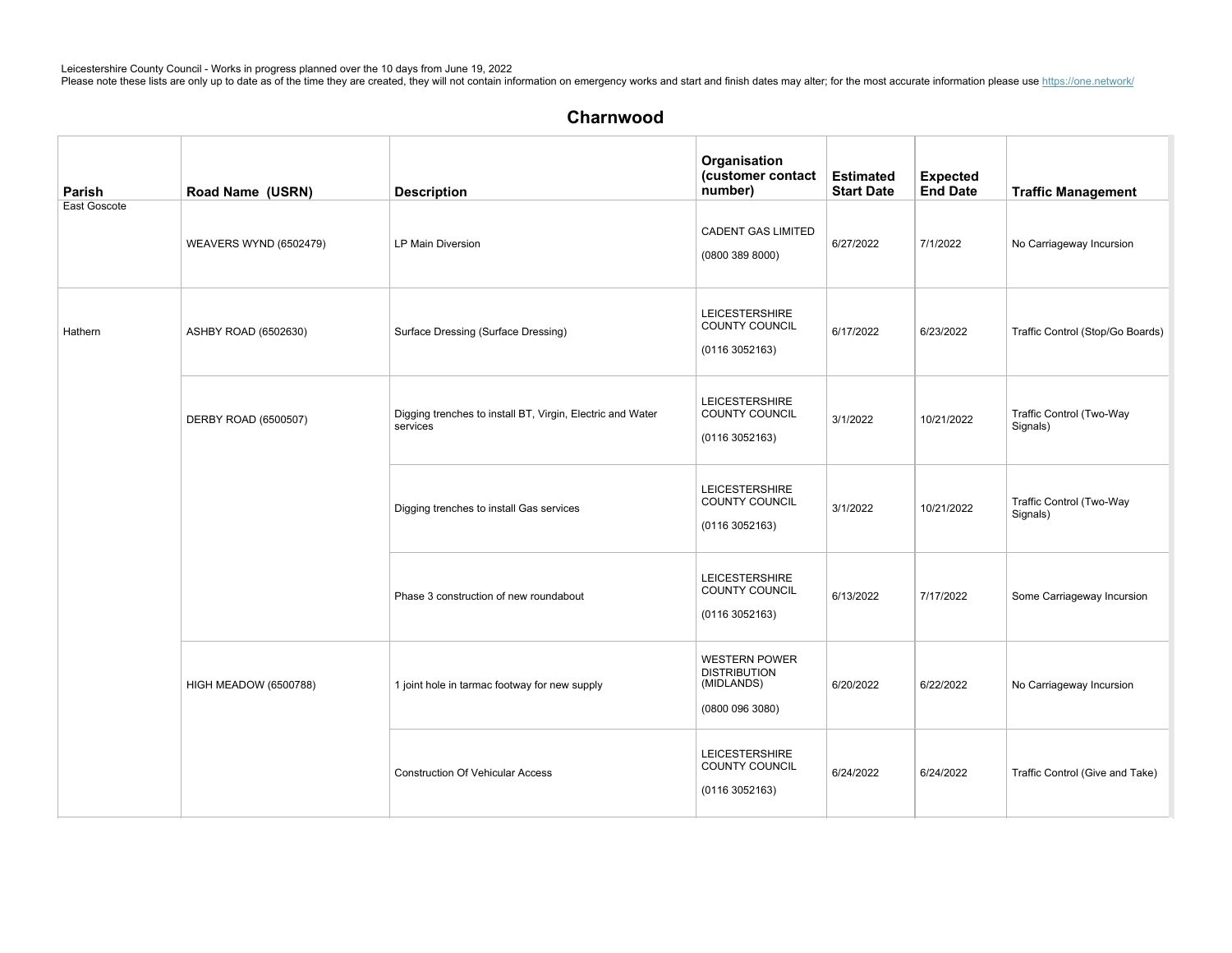| Parish       | Road Name (USRN)             | <b>Description</b>                                                                                                                                                                                                                                                    | Organisation<br>(customer contact<br>number)                               | <b>Estimated</b><br><b>Start Date</b> | <b>Expected</b><br><b>End Date</b> | <b>Traffic Management</b>        |
|--------------|------------------------------|-----------------------------------------------------------------------------------------------------------------------------------------------------------------------------------------------------------------------------------------------------------------------|----------------------------------------------------------------------------|---------------------------------------|------------------------------------|----------------------------------|
| Hathern      | NIGHTINGALE AVENUE (6501202) | GAS MAINS REPLACEMENT WORKS - LAY 212.19m X PE<br>PIPE VIA INSERTION / ABANDON 212.19m X METALLIC<br>MAIN / RELAY & TRANSFER ALL ASSOCIAT ED SERVICES<br>AND CARRY OUT REQUIRED CONNECTIONS.<br>Footway closure: Alternative route will be provided                   | <b>CADENT GAS LIMITED</b><br>(08003898000)                                 | 5/27/2022                             | 6/23/2022                          | Some Carriageway Incursion       |
|              | SWALLOW WALK (6501628)       | GAS MAINS REPLACEMENT WORKS - LAY 373.99m X PE<br>PIPE VIA INSERTION / ABANDON 373.99m X METALLIC<br>MAIN / RELAY & TRANSFER ALL ASSOCIAT ED SERVICES<br>AND CARRY OUT REQUIRED CONNECTIONS.<br>Footway closure: Alternative route will be provided                   | <b>CADENT GAS LIMITED</b><br>(0800 389 8000)                               | 5/16/2022                             | 6/24/2022                          | Some Carriageway Incursion       |
|              | WHATTON ROAD (6501847)       | Surface Dressing (Surface Dressing)                                                                                                                                                                                                                                   | <b>LEICESTERSHIRE</b><br>COUNTY COUNCIL<br>(01163052163)                   | 6/17/2022                             | 6/23/2022                          | Traffic Control (Stop/Go Boards) |
|              | <b>WIDE STREET (6501858)</b> | GAS MAINS REPLACEMENT WORKS - LAY 90.09m X PE<br>PIPE VIA INSERTION / ABANDON 90.09m X METALLIC MAIN   CADENT GAS LIMITED<br>/ RELAY & TRANSFER ALL ASSOCIATED SERVICES AND<br>CARRY OUT REQUIRED CONNECTIONS.<br>Footway closure: Alternative route will be provided | (08003898000)                                                              | 6/14/2022                             | 7/4/2022                           | Some Carriageway Incursion       |
| Loughborough | ALAN MOSS ROAD (6500007)     | 1 joint hole in tarmac footway for new supply                                                                                                                                                                                                                         | <b>WESTERN POWER</b><br><b>DISTRIBUTION</b><br>(MIDLANDS)<br>(08000963080) | 6/21/2022                             | 6/23/2022                          | No Carriageway Incursion         |
|              |                              | 38m2 fw - Footway patches (FWAY Deterioration)                                                                                                                                                                                                                        | <b>LEICESTERSHIRE</b><br>COUNTY COUNCIL<br>(0116 3052163)                  | 6/27/2022                             | 6/28/2022                          | Traffic Control (Give and Take)  |
|              |                              | <b>Construction Of Vehicular Access</b>                                                                                                                                                                                                                               | <b>LEICESTERSHIRE</b><br>COUNTY COUNCIL<br>(01163052163)                   | 6/21/2022                             | 6/23/2022                          | Traffic Control (Give and Take)  |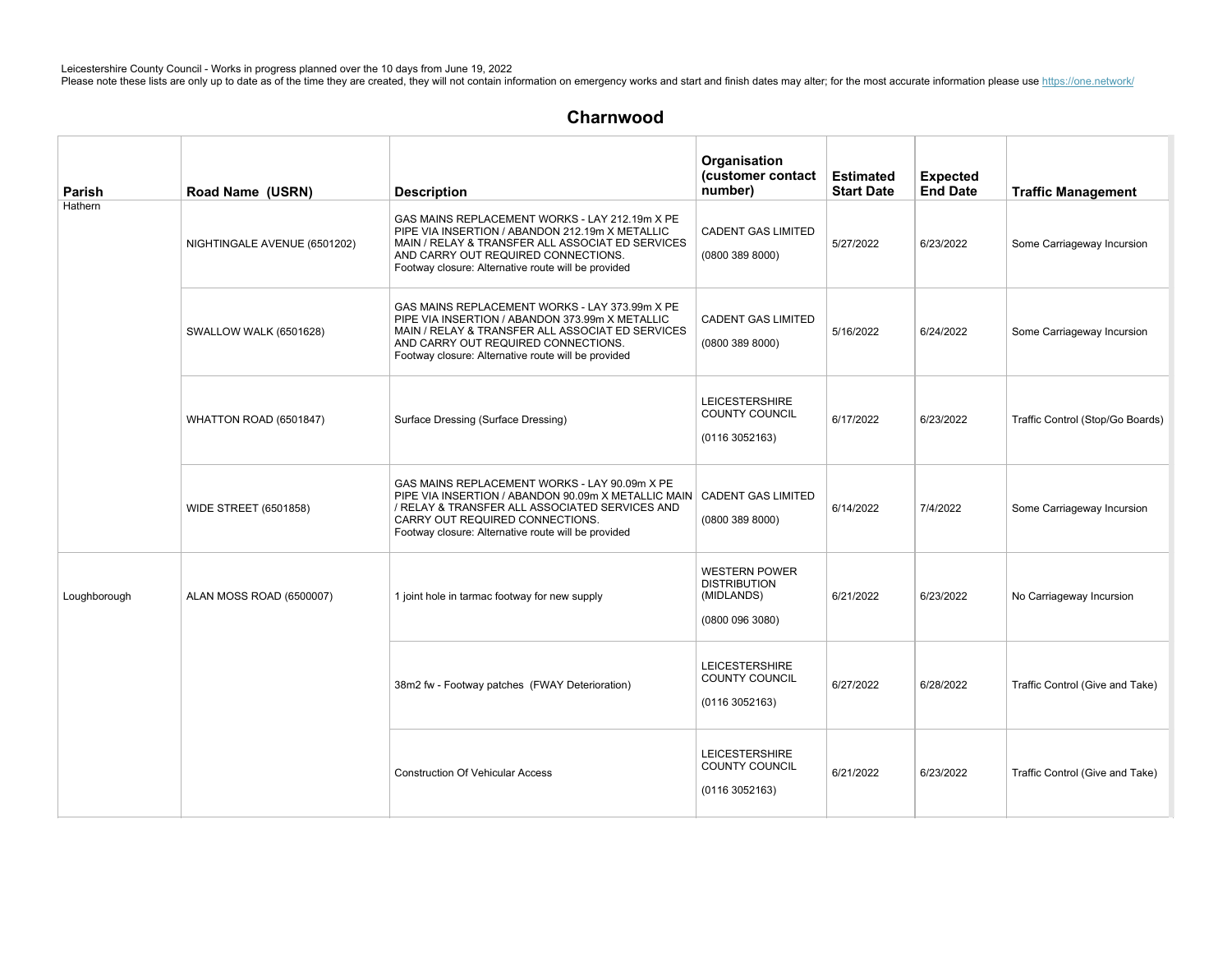| Parish       | Road Name (USRN)           | <b>Description</b>                                                                                                         | Organisation<br>(customer contact<br>number)                                 | <b>Estimated</b><br><b>Start Date</b> | <b>Expected</b><br><b>End Date</b> | <b>Traffic Management</b>            |
|--------------|----------------------------|----------------------------------------------------------------------------------------------------------------------------|------------------------------------------------------------------------------|---------------------------------------|------------------------------------|--------------------------------------|
| Loughborough | ALAN MOSS ROAD (6500007)   | Installing loops for an ATC site using 2 way lights Working off<br>peak                                                    | <b>LEICESTERSHIRE</b><br>COUNTY COUNCIL<br>(01163052163)                     | 6/20/2022                             | 6/20/2022                          | Traffic Control (Two-Way<br>Signals) |
|              | ALBERT PROMENADE (6500012) | Urgent excavation in highway to locate and repair LV cable<br>fault<br>Footway closure: Alternative route will be provided | <b>WESTERN POWER</b><br><b>DISTRIBUTION</b><br>(MIDLANDS)<br>(0800 096 3080) | 6/16/2022                             | 6/23/2022                          | No Carriageway Incursion             |
|              | ASHBY ROAD (6500054)       | COUNCIL DEFECT - EDGE DEPRESSION FW - 2 X 2.5 X<br>1.5.<br>Footway closure: Alternative route will be provided             | <b>WESTERN POWER</b><br><b>DISTRIBUTION</b><br>(MIDLANDS)<br>(0800 096 3080) | 6/27/2022                             | 6/28/2022                          | Some Carriageway Incursion           |
|              |                            | Renew, replace, raise and lower Frame and Cover Carriageway<br>Number 2                                                    | BT<br>(0800 800150)                                                          | 6/22/2022                             | 6/24/2022                          | Traffic Control (Priority Working)   |
|              | BEDFORD SQUARE (6502405)   | Supply alteration/diversion - no excavation                                                                                | <b>WESTERN POWER</b><br><b>DISTRIBUTION</b><br>(MIDLANDS)<br>(0800 096 3080) | 3/11/2022                             | 8/5/2022                           | No Carriageway Incursion             |
|              | BRADDON ROAD (6500203)     | HV Boundary box Install 25mm.<br>Footway closure: Alternative route will be provided                                       | <b>SEVERN TRENT WATER</b><br><b>LTD</b><br>(0800 783 4444)                   | 6/19/2022                             | 6/22/2022                          | Traffic Control (Give and Take)      |
|              | BURDER STREET (6500287)    | Skip Permit 61 Burder St Loughborough                                                                                      | <b>LEICESTERSHIRE</b><br>COUNTY COUNCIL<br>(01163052163)                     | 6/21/2022                             | 6/27/2022                          | Some Carriageway Incursion           |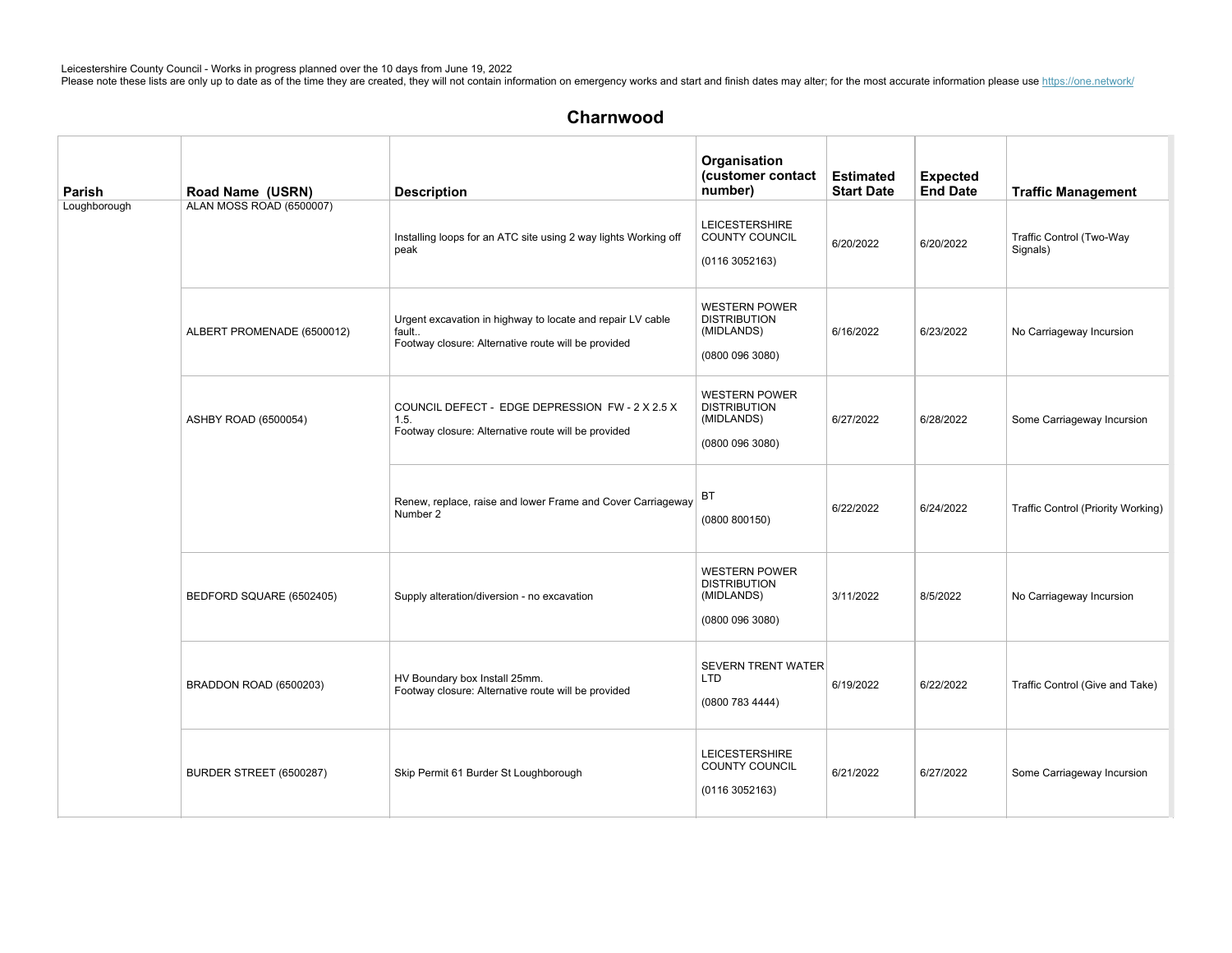| Parish       | Road Name (USRN)            | <b>Description</b>                                                                                                                  | Organisation<br>(customer contact<br>number)                                 | <b>Estimated</b><br><b>Start Date</b> | <b>Expected</b><br><b>End Date</b> | <b>Traffic Management</b>              |
|--------------|-----------------------------|-------------------------------------------------------------------------------------------------------------------------------------|------------------------------------------------------------------------------|---------------------------------------|------------------------------------|----------------------------------------|
| Loughborough | CARTWRIGHT STREET (6500313) | Skip - Licence- 873181                                                                                                              | <b>LEICESTERSHIRE</b><br><b>COUNTY COUNCIL</b><br>(01163052163)              | 6/20/2022                             | 6/26/2022                          | Some Carriageway Incursion             |
|              | CHAINBRIDGE CLOSE (6502414) | 1 joint hole in tarmac footway for new supply                                                                                       | <b>WESTERN POWER</b><br><b>DISTRIBUTION</b><br>(MIDLANDS)<br>(0800 096 3080) | 6/17/2022                             | 6/21/2022                          | Traffic Control (Give and Take)        |
|              | CHARLES STREET (6500341)    | Skip - Licence- 874820                                                                                                              | <b>LEICESTERSHIRE</b><br><b>COUNTY COUNCIL</b><br>(01163052163)              | 6/20/2022                             | 6/26/2022                          | Some Carriageway Incursion             |
|              | CLARENCE STREET (6500403)   | * 3rd LH for LB9081103-000060391359G * CARRIAGEWAY<br>TYPE 2 (2.5 TO 10 MSA)                                                        | <b>SEVERN TRENT WATER</b><br><b>LTD</b><br>(0800 783 4444)                   | 6/21/2022                             | 6/22/2022                          | Traffic Control (Multi-Way<br>Signals) |
|              | DERBY ROAD (6500508)        | 940m of duct in open trench, 4x F/W 110 chambers, 4x MOD 6<br>chambers, 2x C/W1<br>F&C's, 2x cores in chamber and 2x cores in M/H's | BT<br>(0800 800150)                                                          | 6/27/2022                             | 7/1/2022                           | Traffic Control (Two-Way<br>Signals)   |
|              | EPINAL WAY (6500561)        | Sec 50 to linstall new pipes using chaper 8 for works in the<br>verge and footway                                                   | <b>LEICESTERSHIRE</b><br>COUNTY COUNCIL<br>(01163052163)                     | 6/20/2022                             | 7/8/2022                           | No Carriageway Incursion               |
|              | FOREST ROAD (6500613)       | * *FC - DLO - REPLACEMENT OF DEFECTIVE MANHOLE<br>FRAME AND COVER                                                                   | SEVERN TRENT WATER<br><b>LTD</b><br>(0800 783 4444)                          | 6/20/2022                             | 6/20/2022                          | Some Carriageway Incursion             |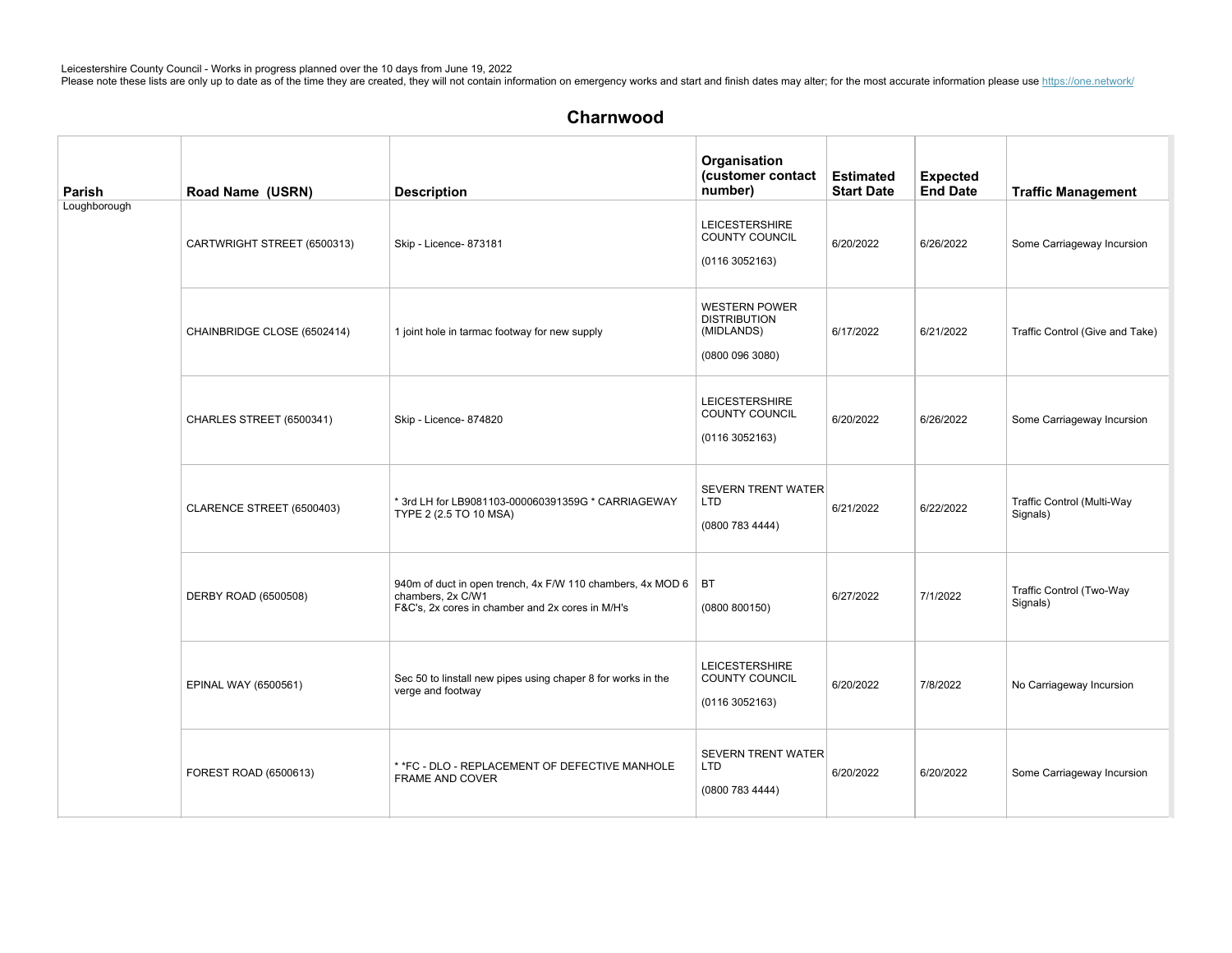# Charnwood

| Parish       | Road Name (USRN)             | <b>Description</b>                                                                                                                               | Organisation<br>(customer contact<br>number)                     | <b>Estimated</b><br><b>Start Date</b> | <b>Expected</b><br><b>End Date</b> | <b>Traffic Management</b>            |
|--------------|------------------------------|--------------------------------------------------------------------------------------------------------------------------------------------------|------------------------------------------------------------------|---------------------------------------|------------------------------------|--------------------------------------|
| Loughborough | FOXCOTE DRIVE (6500629)      | 85m2 fw - Footway patching (FWAY Deterioration)                                                                                                  | <b>LEICESTERSHIRE</b><br><b>COUNTY COUNCIL</b><br>(0116 3052163) | 6/20/2022                             | 6/22/2022                          | Traffic Control (Give and Take)      |
|              | GREAT CENTRAL ROAD (6500699) | Ongoing parking restriction over bridge structure to prevent<br>vehicles parking over the structure while strengthening works<br>are considered. | <b>LEICESTERSHIRE</b><br>COUNTY COUNCIL<br>(0116 3052163)        | 1/28/2022                             | 7/28/2023                          | Some Carriageway Incursion           |
|              | HEATHCOAT STREET (6500773)   | LAY NEW DOMESTIC SERVICE FROM MAIN IN NEARSIDE<br>FOOTWAY.<br>Footway closure: Pedestrian walkway will be provided                               | <b>CADENT GAS LIMITED</b><br>(08003898000)                       | 6/20/2022                             | 6/24/2022                          | Some Carriageway Incursion           |
|              | HERBERT STREET (6500777)     | Scaffolding - Licence- 873074                                                                                                                    | <b>LEICESTERSHIRE</b><br><b>COUNTY COUNCIL</b><br>(01163052163)  | 6/14/2022                             | 6/27/2022                          | Some Carriageway Incursion           |
|              | KENILWORTH AVENUE (6500872)  | take out patch compact and retarmac                                                                                                              | <b>SEVERN TRENT WATER</b><br>LTD<br>(0800 783 4444)              | 6/20/2022                             | 6/20/2022                          | Traffic Control (Two-Way<br>Signals) |
|              | LEMONTREE LANE (6500952)     | * HV Boundary box Renew 25mm * Significant Leak                                                                                                  | <b>SEVERN TRENT WATER</b><br><b>LTD</b><br>(0800 783 4444)       | 6/19/2022                             | 6/22/2022                          | No Carriageway Incursion             |
|              | LITTLE MOOR LANE (6500980)   | * FC - DLO - REPLACEMENT OF DEFECTIVE MANHOLE<br><b>FRAME AND COVER</b>                                                                          | <b>SEVERN TRENT WATER</b><br>LTD<br>(0800 783 4444)              | 6/29/2022                             | 6/29/2022                          | Road Closure                         |

T-MOBILE(UK)LIMITED 6/24/2022 6/24/2022  $\mathcal{U}(\mathcal{U})$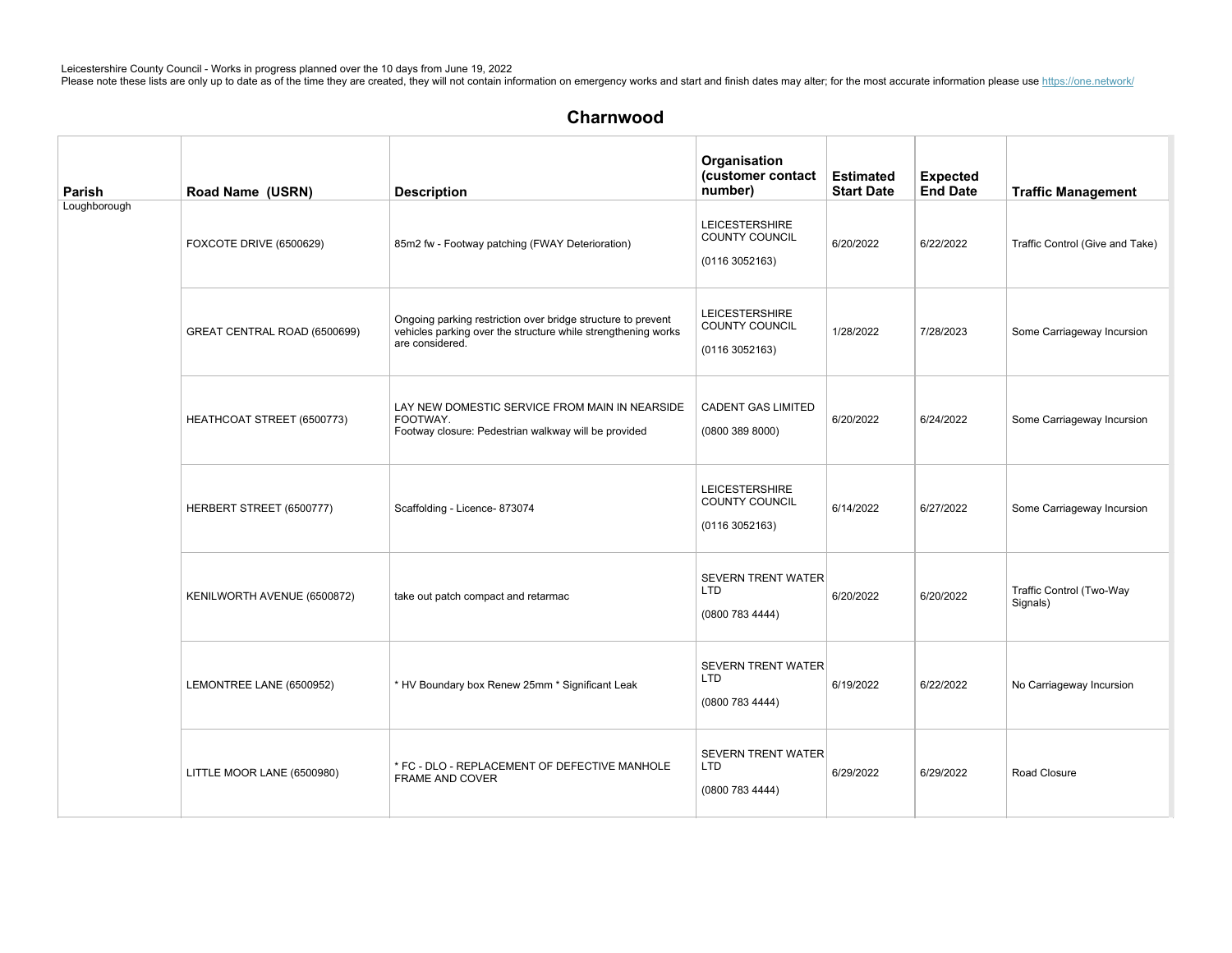| Parish       | Road Name (USRN)              | <b>Description</b>                                                                                                                                                                                                                                                                                                                              | Organisation<br>(customer contact<br>number)               | <b>Estimated</b><br><b>Start Date</b> | <b>Expected</b><br><b>End Date</b> | <b>Traffic Management</b>              |
|--------------|-------------------------------|-------------------------------------------------------------------------------------------------------------------------------------------------------------------------------------------------------------------------------------------------------------------------------------------------------------------------------------------------|------------------------------------------------------------|---------------------------------------|------------------------------------|----------------------------------------|
| Loughborough | LITTLE MOOR LANE (6500980)    | Proposed Telecoms site. Multiple slip trenches in verge to<br>include hand dig excavation dims of approx. 2m x 0.4m & 3m x<br>0.4m to investigate underground services with a view to build a<br>future telecom site prior to planning application being submitted.<br>Chapter 8 signs and barriers will be used at all times. 1 days?<br>work. | T-MOBILE (UK) LIMITED   6/24/2022                          |                                       | 6/24/2022                          | No Carriageway Incursion               |
|              | LOWTHER WAY (6501025)         | * HV Bbox Install 25mm and Meter - leak * CARRIAGEWAY<br>TYPE 4 (UP TO 0.5 MSA).<br>Footway closure: Alternative route will be provided                                                                                                                                                                                                         | <b>SEVERN TRENT WATER</b><br><b>LTD</b><br>(0800 783 4444) | 6/18/2022                             | 6/22/2022                          | No Carriageway Incursion               |
|              | <b>MARKET PLACE (6501067)</b> | Short Comm pipe Renew 25mm                                                                                                                                                                                                                                                                                                                      | <b>SEVERN TRENT WATER</b><br><b>LTD</b><br>(0800 783 4444) | 6/27/2022                             | 6/29/2022                          | No Carriageway Incursion               |
|              | MAXWELL DRIVE (6501079)       | 11.04m2 cw & 27.6m kerbs - Please replace 27.6m of kerbing.<br>Patch 0.8x6.9 and 0.8x6.9. Thank you (CWAY Kerbing)                                                                                                                                                                                                                              | <b>LEICESTERSHIRE</b><br>COUNTY COUNCIL<br>(01163052163)   | 6/27/2022                             | 6/28/2022                          | Road Closure                           |
|              | <b>MEADOW LANE (6501086)</b>  | replace missing sets.<br>Footway closure: Alternative route will be provided                                                                                                                                                                                                                                                                    | <b>SEVERN TRENT WATER</b><br><b>LTD</b><br>(0800 783 4444) | 6/23/2022                             | 6/23/2022                          | Traffic Control (Give and Take)        |
|              | NANPANTAN ROAD (6501170)      | * Sluice Valve Rebuild chamber                                                                                                                                                                                                                                                                                                                  | <b>SEVERN TRENT WATER</b><br><b>LTD</b><br>(0800 783 4444) | 6/20/2022                             | 6/23/2022                          | Traffic Control (Multi-Way<br>Signals) |
|              | NEWBON CLOSE (6501195)        | Install external meter in boundary box at depth of under 1.5<br>meters by Minimum dig with Permanent Reinstatement.<br>Footway closure: Alternative route will be provided                                                                                                                                                                      | <b>SEVERN TRENT WATER</b><br><b>LTD</b><br>(0800 783 4444) | 6/20/2022                             | 6/22/2022                          | No Carriageway Incursion               |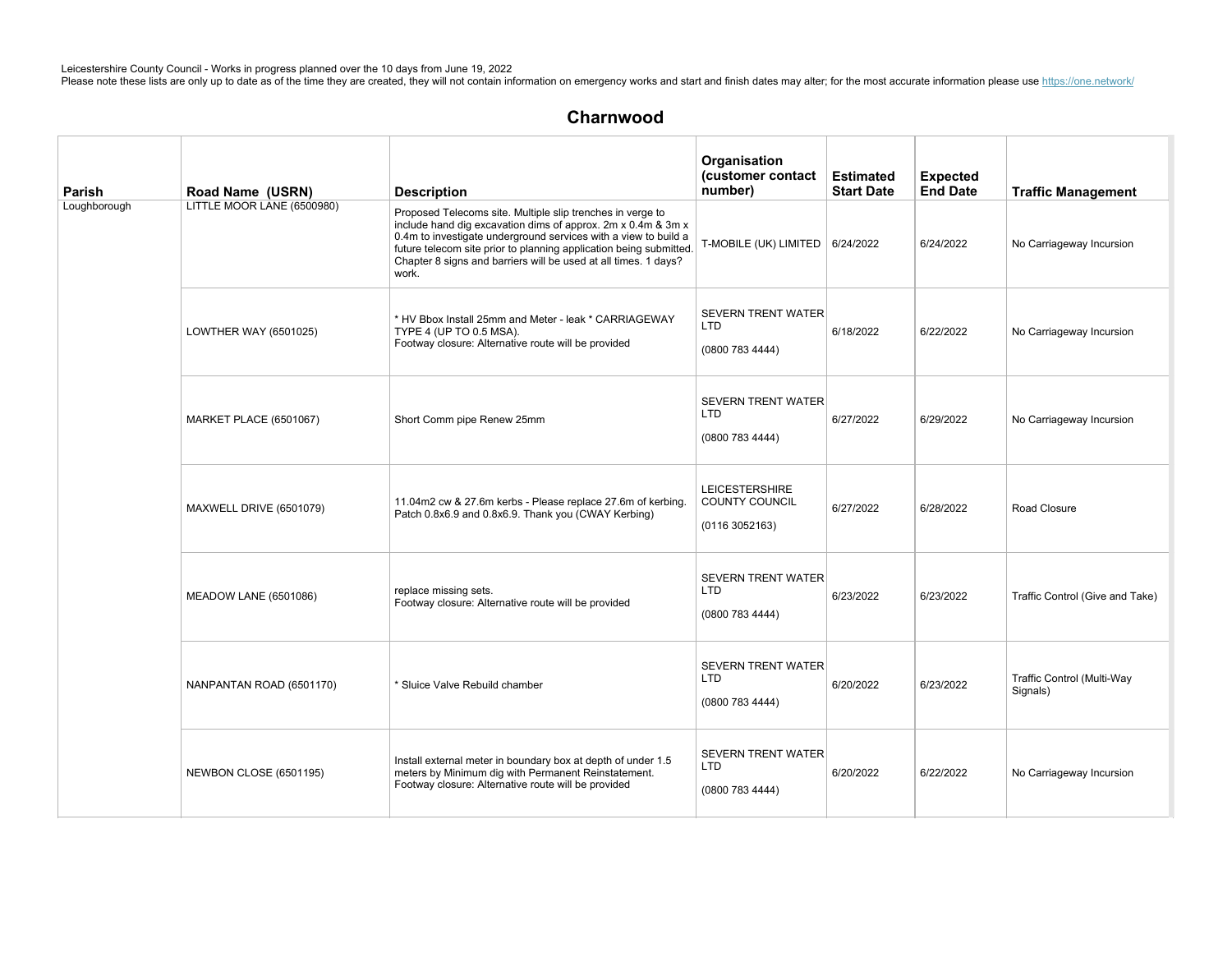| Parish       | Road Name (USRN)              | <b>Description</b>                                                                                                                                                            | Organisation<br>(customer contact<br>number)                     | <b>Estimated</b><br><b>Start Date</b> | <b>Expected</b><br><b>End Date</b> | <b>Traffic Management</b>              |
|--------------|-------------------------------|-------------------------------------------------------------------------------------------------------------------------------------------------------------------------------|------------------------------------------------------------------|---------------------------------------|------------------------------------|----------------------------------------|
| Loughborough | NOTTINGHAM ROAD (6501219)     | * Hydrant Renew * CARRIAGEWAY TYPE 1 (10 TO 30 MSA)                                                                                                                           | <b>SEVERN TRENT WATER</b><br><b>LTD</b><br>(0800 783 4444)       | 6/21/2022                             | 6/22/2022                          | Traffic Control (Multi-Way<br>Signals) |
|              |                               | For info purposes only - signage on verge only. Hours of work<br>0730 31/05 - 1700 31/10 continuous. Slow and site entrance<br>signage.                                       | <b>NETWORK RAIL</b><br>-PROMOTERS<br><b>NATIONAL</b>             | 5/31/2022                             | 10/31/2022                         | No Carriageway Incursion               |
|              | OLIVER ROAD (6501245)         | <b>Construction of Vehicular Access</b>                                                                                                                                       | <b>LEICESTERSHIRE</b><br><b>COUNTY COUNCIL</b><br>(01163052163)  | 6/20/2022                             | 6/20/2022                          | Traffic Control (Give and Take)        |
|              | PARK ROAD (6501285)           | Drainage/Flooding (Property) - Please arange to install 6x5<br>kerbs and two footway gullies and new road gully plus reshape<br>footway Ref:FS387720567 (Enquiry 857131)      | <b>LEICESTERSHIRE</b><br>COUNTY COUNCIL<br>(0116 3052163)        | 6/13/2022                             | 6/23/2022                          | Traffic Control (Two-Way<br>Signals)   |
|              |                               | See HMS 844085. Extension has been requested to be put<br>through as new HMS                                                                                                  | <b>LEICESTERSHIRE</b><br>COUNTY COUNCIL<br>(0116 3052163)        | 5/29/2022                             | 6/25/2022                          | Some Carriageway Incursion             |
|              | PARKLANDS DRIVE (6501297)     | 21.5m2 fw - Patch 2 areas around this tree<br>1.4 $\times$ 5 and<br>2. 1.5 x 1 (FWAY Tree Root Damage)                                                                        | <b>LEICESTERSHIRE</b><br><b>COUNTY COUNCIL</b><br>(0116 3052163) | 6/29/2022                             | 6/29/2022                          | Traffic Control (Give and Take)        |
|              | PRINCE WILLIAM ROAD (6501358) | Attended site 10/03/2022 Failed lower reinstatement. Surface<br>depression of reinstatement. Breaking and fretting out<br>Footway closure: Alternative route will be provided | <b>BT</b><br>(0800 800150)                                       | 6/23/2022                             | 6/24/2022                          | Some Carriageway Incursion             |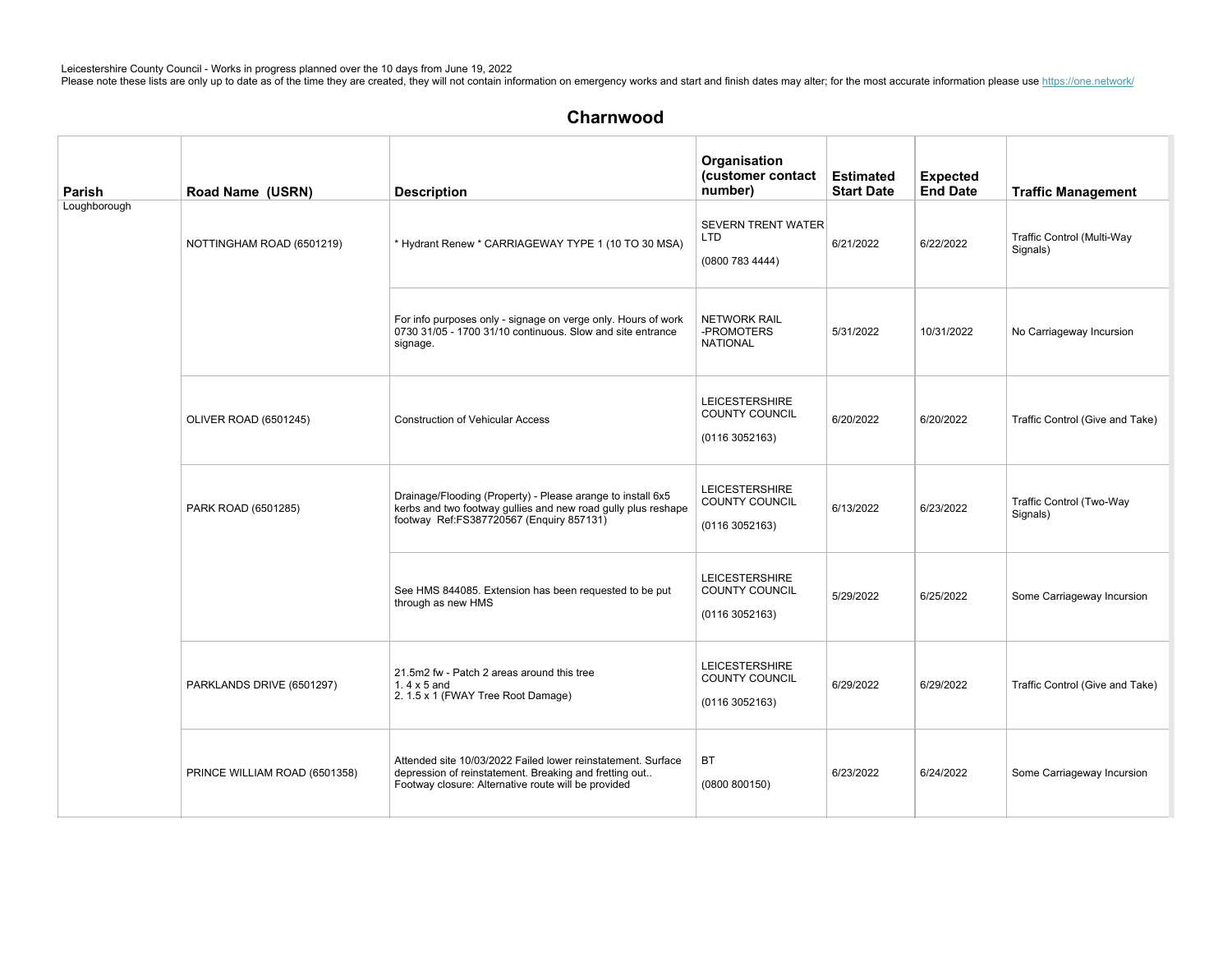| Parish       | Road Name (USRN)          | <b>Description</b>                                                                | Organisation<br>(customer contact<br>number)                    | <b>Estimated</b><br><b>Start Date</b> | <b>Expected</b><br><b>End Date</b> | <b>Traffic Management</b>              |
|--------------|---------------------------|-----------------------------------------------------------------------------------|-----------------------------------------------------------------|---------------------------------------|------------------------------------|----------------------------------------|
| Loughborough | QUEENS ROAD (6501378)     | * 4th LH for LB9081103-000060391359G * CARRIAGEWAY<br>TYPE 1 (10 TO 30 MSA)       | <b>SEVERN TRENT WATER</b><br><b>LTD</b><br>(0800 783 4444)      | 6/21/2022                             | 6/22/2022                          | Traffic Control (Multi-Way<br>Signals) |
|              |                           | Footway Closure for brick work on house<br>Pedestrain to use alternative footway  | <b>LEICESTERSHIRE</b><br><b>COUNTY COUNCIL</b><br>(01163052163) | 6/20/2022                             | 6/24/2022                          | No Carriageway Incursion               |
|              | RADMOOR ROAD (6501384)    | Sec 50 to linstall new pipes using chaper 8 for works in the<br>verge and footway | <b>LEICESTERSHIRE</b><br>COUNTY COUNCIL<br>(01163052163)        | 6/20/2022                             | 7/8/2022                           | No Carriageway Incursion               |
|              | RATCLIFFE ROAD (6501387)  | Skip - Licence- 874375                                                            | <b>LEICESTERSHIRE</b><br>COUNTY COUNCIL<br>(01163052163)        | 6/15/2022                             | 6/21/2022                          | Some Carriageway Incursion             |
|              | REGENT STREET (6501411)   | Replace 1 jointbox frame and cover(s) (1220mm x 680mm) in<br>Carriageway          | BT<br>(0800 800150)                                             | 6/22/2022                             | 6/24/2022                          | Contra-Flow                            |
|              | SHELTHORPE ROAD (6501535) | Skip - Licence- 874965                                                            | <b>LEICESTERSHIRE</b><br>COUNTY COUNCIL<br>(01163052163)        | 6/20/2022                             | 6/26/2022                          | Some Carriageway Incursion             |
|              | SOUTHFIELD ROAD (6501572) | Over night closure for resufacing works.<br>20.00 to 6.00                         | <b>LEICESTERSHIRE</b><br>COUNTY COUNCIL<br>(01163052163)        | 6/29/2022                             | 7/2/2022                           | Road Closure                           |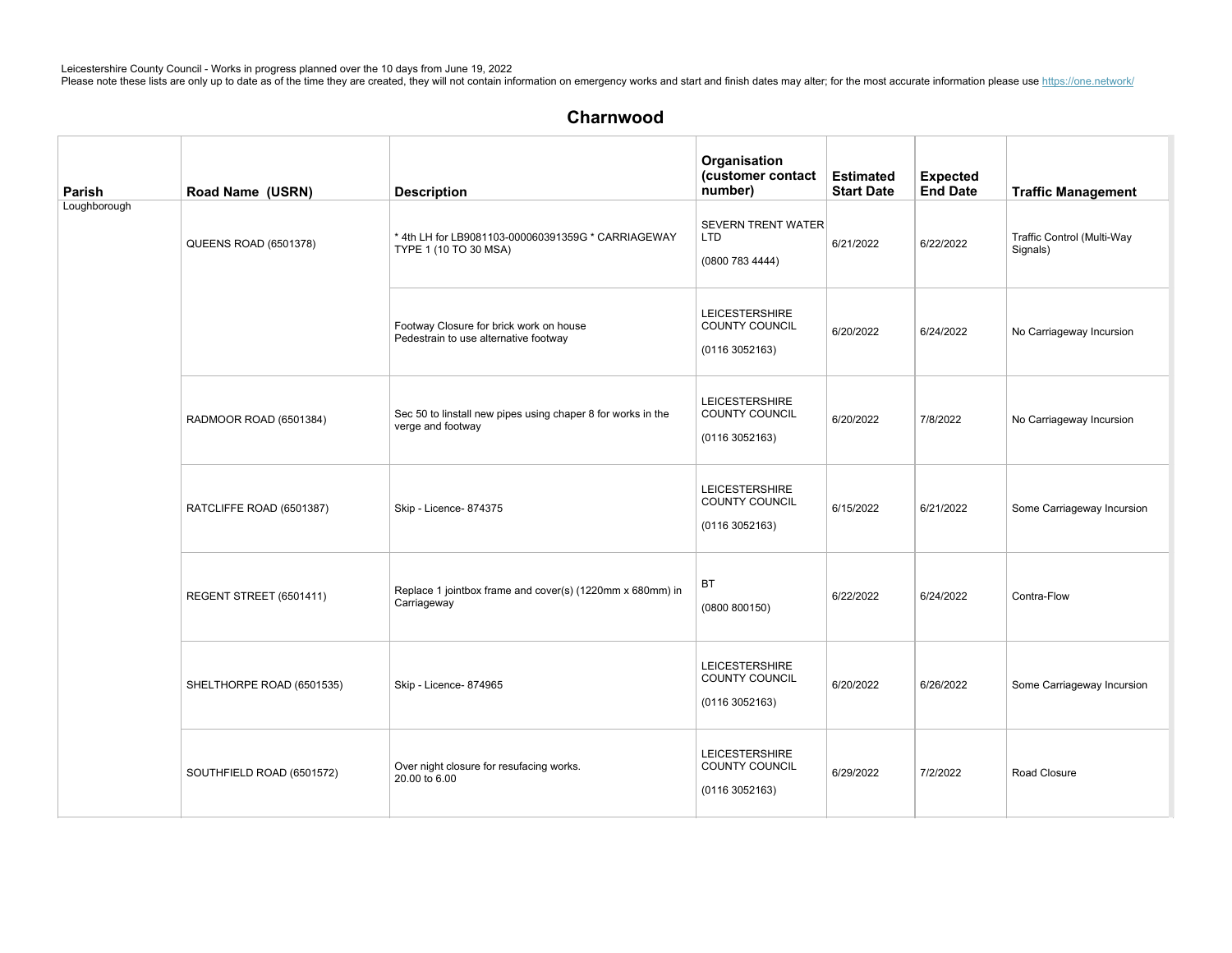| Parish       | Road Name (USRN)             | <b>Description</b>                                                                   | Organisation<br>(customer contact<br>number)               | <b>Estimated</b><br><b>Start Date</b> | <b>Expected</b><br>End Date | <b>Traffic Management</b>        |
|--------------|------------------------------|--------------------------------------------------------------------------------------|------------------------------------------------------------|---------------------------------------|-----------------------------|----------------------------------|
| Loughborough | STORER ROAD (6501618)        | HV Bbox Renew 25mm add Meter.<br>Footway closure: Alternative route will be provided | <b>SEVERN TRENT WATER</b><br><b>LTD</b><br>(0800 783 4444) | 6/28/2022                             | 6/30/2022                   | Traffic Control (Give and Take)  |
|              | <b>THORPE HILL (6501726)</b> | 20.11m2 CW - See schedule PRE-DRESS PATCHING<br>(Programme Patching)                 | <b>LEICESTERSHIRE</b><br>COUNTY COUNCIL<br>(01163052163)   | 6/20/2022                             | 6/20/2022                   | Traffic Control (Stop/Go Boards) |
|              | VICTORIA STREET (6501777)    | Over night closure for resufacing works.<br>20.00 to 6.00                            | <b>LEICESTERSHIRE</b><br>COUNTY COUNCIL<br>(01163052163)   | 6/29/2022                             | 7/2/2022                    | Road Closure                     |
|              | WARDS END (6501800)          | Barriers for Regneneration works                                                     | <b>LEICESTERSHIRE</b><br>COUNTY COUNCIL<br>(01163052163)   | 5/6/2022                              | 7/1/2022                    | Some Carriageway Incursion       |
|              |                              | Lane Closure                                                                         | <b>LEICESTERSHIRE</b><br>COUNTY COUNCIL<br>(01163052163)   | 5/6/2022                              | 7/1/2022                    | Lane Closure                     |
|              |                              | Over night closure for resufacing works.<br>20.00 to 6.00                            | <b>LEICESTERSHIRE</b><br>COUNTY COUNCIL<br>(01163052163)   | 6/27/2022                             | 6/29/2022                   | Road Closure                     |
|              | WOODGATE (6501890)           | Over night closure for resufacing works.<br>20,00 to 6,00                            | <b>LEICESTERSHIRE</b><br>COUNTY COUNCIL<br>(01163052163)   | 6/27/2022                             | 6/29/2022                   | Road Closure                     |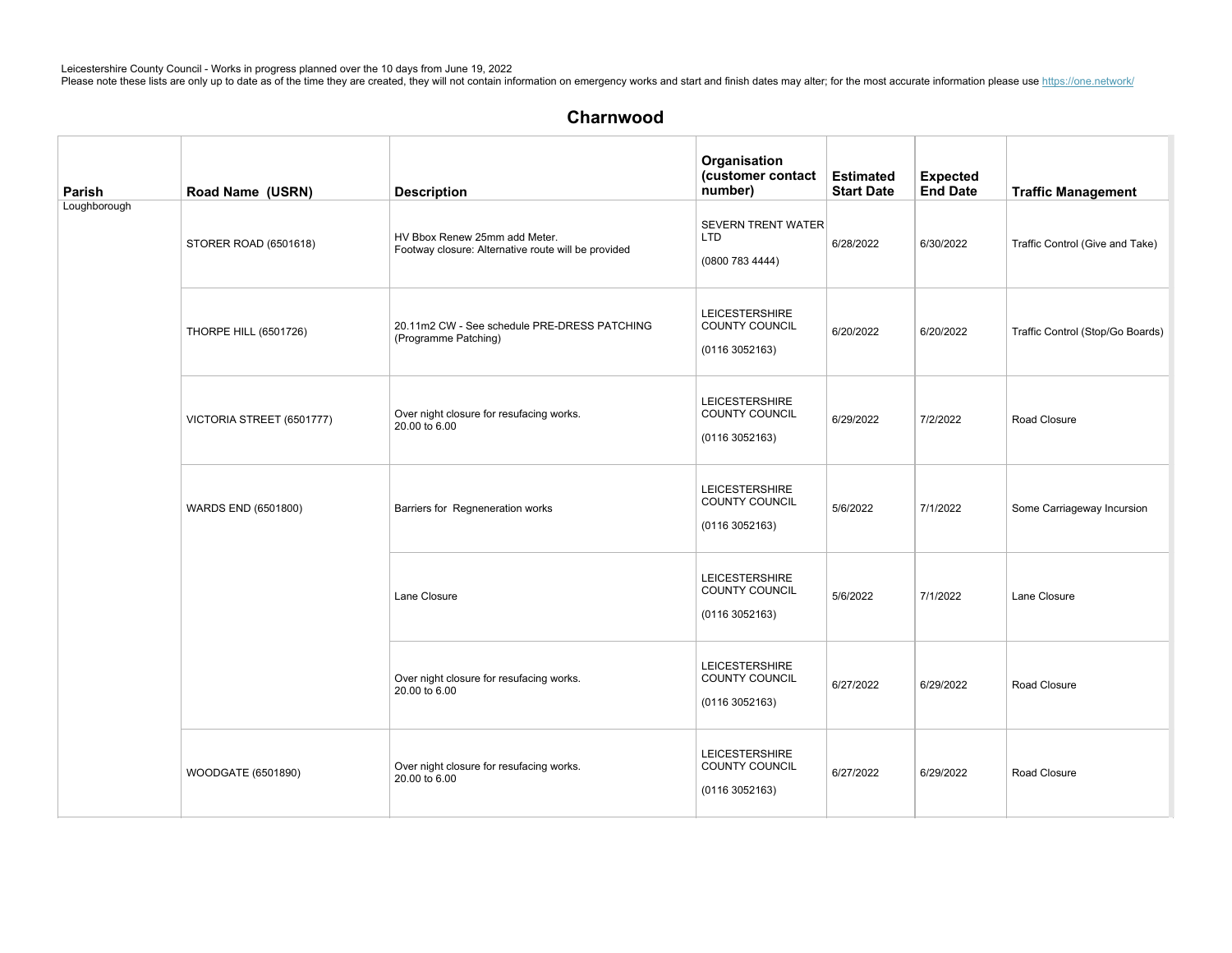# Charnwood

| Parish       | Road Name (USRN)         | <b>Description</b>                                                                                                    | Organisation<br>(customer contact<br>number)                    | <b>Estimated</b><br><b>Start Date</b> | <b>Expected</b><br><b>End Date</b> | <b>Traffic Management</b>        |
|--------------|--------------------------|-----------------------------------------------------------------------------------------------------------------------|-----------------------------------------------------------------|---------------------------------------|------------------------------------|----------------------------------|
| Loughborough | WYTHBURN CLOSE (6501928) | 25.5m2 FW. Please inlay patch 15x 1.7 thank you (FWAY<br>Deterioration)                                               | <b>LEICESTERSHIRE</b><br>COUNTY COUNCIL<br>(0116 3052163)       | 6/23/2022                             | 6/23/2022                          | Some Carriageway Incursion       |
| Mountsorrel  | HALSTEAD ROAD (6500739)  | * Short Comm pipe Renew 25mm.<br>Footway closure: Alternative route will be provided                                  | <b>SEVERN TRENT WATER</b><br><b>LTD</b><br>(0800 783 4444)      | 6/21/2022                             | 6/23/2022                          | Some Carriageway Incursion       |
|              | HAWCLIFFE ROAD (6500759) | Please clean and jet 7 gullies as they could not be attended to<br>on routine schedule due to parked cars             | <b>LEICESTERSHIRE</b><br>COUNTY COUNCIL<br>(01163052163)        | 6/21/2022                             | 6/21/2022                          | Traffic Control (Give and Take)  |
|              |                          | Short Comm pipe Renew 25mm.<br>Footway closure: Alternative route will be provided                                    | <b>SEVERN TRENT WATER</b><br>LTD<br>(0800 783 4444)             | 6/22/2022                             | 6/24/2022                          | Traffic Control (Give and Take)  |
|              | LEICESTER ROAD (6502514) | Skip - Licence- 875229                                                                                                | <b>LEICESTERSHIRE</b><br><b>COUNTY COUNCIL</b><br>(01163052163) | 6/22/2022                             | 6/28/2022                          | Some Carriageway Incursion       |
|              |                          | Surface Dressing (Surface Dressing)                                                                                   | <b>LEICESTERSHIRE</b><br><b>COUNTY COUNCIL</b><br>(01163052163) | 6/25/2022                             | 7/1/2022                           | Traffic Control (Stop/Go Boards) |
|              | LITTLE LANE (6503659)    | THE JOB IS TO CLEAR BLOCKAGES IN A DUCT ON LITTLE   BT<br>LANE<br>Footway closure: Alternative route will be provided | (0800 800150)                                                   | 6/22/2022                             | 6/24/2022                          | Some Carriageway Incursion       |

 $L$ ogh $R$ o $\bar{S}$ 1015) SurfaceDressing(SurfaceDressing) Leicestershire) Leicestershire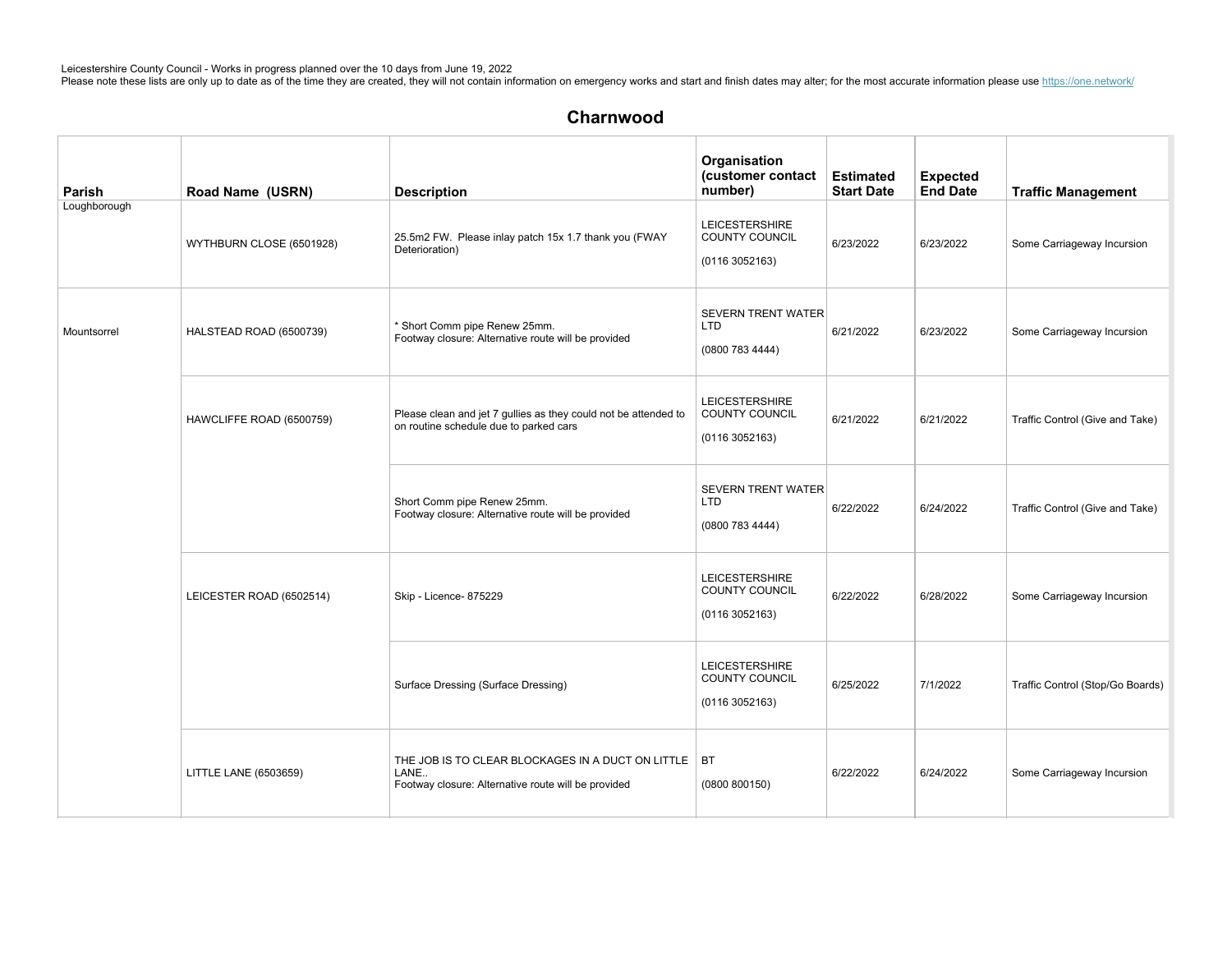| Parish          | Road Name (USRN)                                      | <b>Description</b>                                                                                                           | Organisation<br>(customer contact<br>number)                    | <b>Estimated</b><br><b>Start Date</b> | <b>Expected</b><br><b>End Date</b> | <b>Traffic Management</b>        |
|-----------------|-------------------------------------------------------|------------------------------------------------------------------------------------------------------------------------------|-----------------------------------------------------------------|---------------------------------------|------------------------------------|----------------------------------|
| Mountsorrel     | LOUGHBOROUGH ROAD (6501015)                           | Surface Dressing (Surface Dressing)                                                                                          | <b>LEICESTERSHIRE</b><br>COUNTY COUNCIL<br>(01163052163)        | 6/25/2022                             | 7/1/2022                           | Traffic Control (Stop/Go Boards) |
|                 | MARKET PLACE (6501066)                                | Surface Dressing (Surface Dressing)                                                                                          | <b>LEICESTERSHIRE</b><br><b>COUNTY COUNCIL</b><br>(01163052163) | 6/25/2022                             | 7/1/2022                           | Traffic Control (Stop/Go Boards) |
|                 | ROTHLEY ROAD (6501449)                                | LAY 2X NEW GAS SERVICES 3M FROM THE MAIN IN THE<br>VERGE AND FOOTWAY.<br>Footway closure: Alternative route will be provided | <b>CADENT GAS LIMITED</b><br>(08003898000)                      | 6/20/2022                             | 6/24/2022                          | No Carriageway Incursion         |
| Newtown Linford | A50 FROM ROUNDABOUT AT FIELD<br>HEAD TO SLI (6502971) | FM Conway to carry out routine gully emptying and jetting using COUNTY COUNCIL<br>their own TM.                              | <b>LEICESTERSHIRE</b><br>(01163052163)                          | 6/27/2022                             | 7/1/2022                           | Lane Closure                     |
|                 |                                                       | PAA for site investigation works as part of roundabout<br>improvement scheme                                                 | <b>LEICESTERSHIRE</b><br>COUNTY COUNCIL<br>(01163052163)        | 6/1/2022                              | 9/30/2022                          | Road Closure                     |
|                 | LEICESTER ROAD (6502789)                              | PAA for site investigation works as part of roundabout<br>improvement scheme                                                 | <b>LEICESTERSHIRE</b><br>COUNTY COUNCIL<br>(01163052163)        | 6/1/2022                              | 9/30/2022                          | Road Closure                     |
|                 | MARKFIELD LANE (6501070)                              | PAA for site investigation works as part of roundabout<br>improvement scheme                                                 | <b>LEICESTERSHIRE</b><br>COUNTY COUNCIL<br>(01163052163)        | 6/1/2022                              | 9/30/2022                          | Road Closure                     |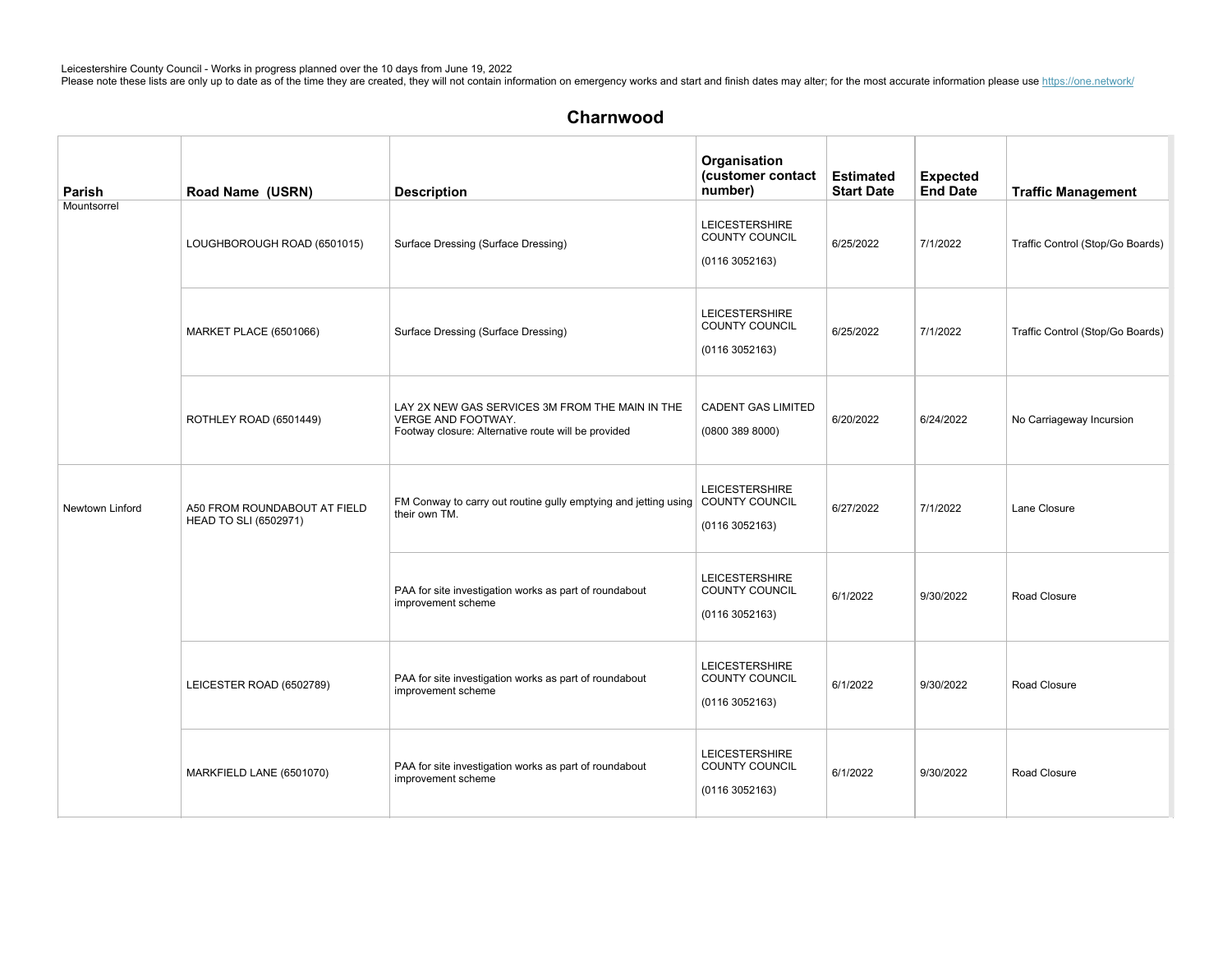| Parish          | Road Name (USRN)                                 | <b>Description</b>                                                                                                                                                                                                                                                                                       | Organisation<br>(customer contact<br>number)                    | <b>Estimated</b><br><b>Start Date</b> | <b>Expected</b><br><b>End Date</b> | <b>Traffic Management</b>              |
|-----------------|--------------------------------------------------|----------------------------------------------------------------------------------------------------------------------------------------------------------------------------------------------------------------------------------------------------------------------------------------------------------|-----------------------------------------------------------------|---------------------------------------|------------------------------------|----------------------------------------|
| Newtown Linford | MARKFIELD LANE (6501070)                         | SW Civils team required to execute a trial hole with possible<br>trenches off this to check feasibility for potential incoming new<br>ESSENTIAL Street works Mobile Telco Mast. Contractor to<br>provide own Chapter 8 Barriers for duration of works,<br>maintaining 1.2m at all times for pedestrians. | T-MOBILE (UK) LIMITED $\vert$ 6/22/2022                         |                                       | 6/22/2022                          | No Carriageway Incursion               |
|                 | ROECLIFFE ROAD (6501436)                         | Drainage/ Flooding (Highway) - to install manhole on collapsed<br>culvert on the grass verge also to install new gully on the<br>opposite corner and across the road to put in some grips and 20<br>metres of ditching I Control Room: No (Enguiry 858386)                                               | <b>LEICESTERSHIRE</b><br>COUNTY COUNCIL<br>(01163052163)        | 6/27/2022                             | 7/1/2022                           | Traffic Control (Multi-Way<br>Signals) |
|                 | SLIP ROAD FROM A50 TO WHITWICK<br>ROAD (6502791) | FM Conway to carry out routine gully emptying and jetting using COUNTY COUNCIL<br>their own TM.                                                                                                                                                                                                          | <b>LEICESTERSHIRE</b><br>(01163052163)                          | 6/27/2022                             | 7/1/2022                           | Some Carriageway Incursion             |
|                 | SLIP ROAD FROM WHITWICK ROAD TO<br>A50 (6502792) | FM Conway to carry out routine gully emptying and jetting using COUNTY COUNCIL<br>their own TM.                                                                                                                                                                                                          | <b>LEICESTERSHIRE</b><br>(01163052163)                          | 6/27/2022                             | 7/1/2022                           | Some Carriageway Incursion             |
| Queniborough    | ALFRED BELSHAW ROAD (6504508)                    | Excavate & install duct for FTTP project Approx.60m, 1 CW<br>crossing.<br>Footway closure: Alternative route will be provided                                                                                                                                                                            | <b>CITYFIBRE</b>                                                | 6/15/2022                             | 6/21/2022                          | Traffic Control (Give and Take)        |
|                 | BARKBY ROAD (6500103)                            | Surface Dressing (Surface Dressing)                                                                                                                                                                                                                                                                      | <b>LEICESTERSHIRE</b><br><b>COUNTY COUNCIL</b><br>(01163052163) | 6/22/2022                             | 6/28/2022                          | Road Closure                           |
|                 | DOBNEY AVENUE (6500520)                          | Scaffolding - Licence- 873915                                                                                                                                                                                                                                                                            | <b>LEICESTERSHIRE</b><br>COUNTY COUNCIL<br>(01163052163)        | 6/10/2022                             | 6/23/2022                          | Some Carriageway Incursion             |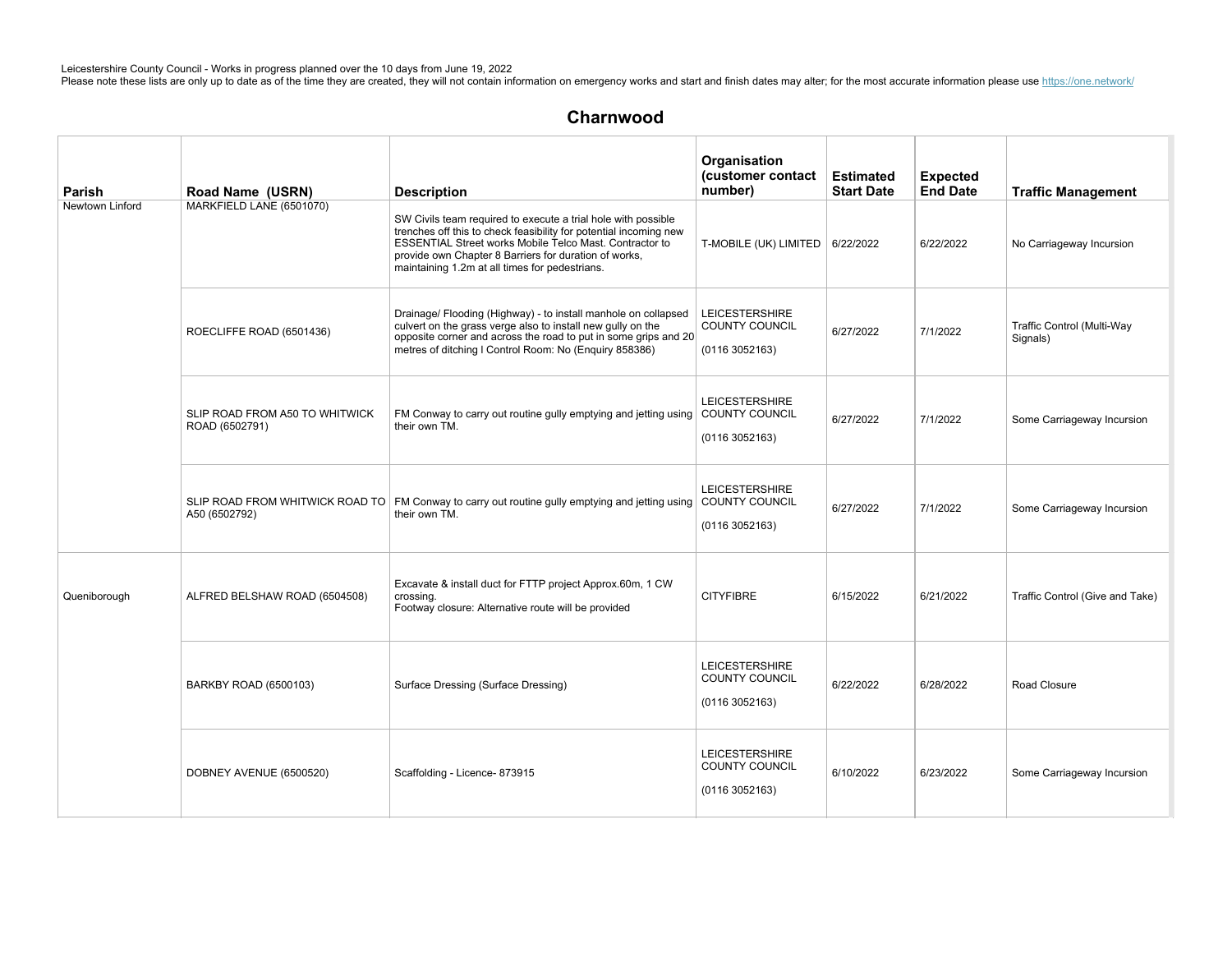# Charnwood

| Parish                  | Road Name (USRN)             | <b>Description</b>                                                                                                                                                                                                                                                          | Organisation<br>(customer contact<br>number)                               | <b>Estimated</b><br><b>Start Date</b> | <b>Expected</b><br><b>End Date</b> | <b>Traffic Management</b>        |
|-------------------------|------------------------------|-----------------------------------------------------------------------------------------------------------------------------------------------------------------------------------------------------------------------------------------------------------------------------|----------------------------------------------------------------------------|---------------------------------------|------------------------------------|----------------------------------|
| Queniborough            | QUENIBOROUGH ROAD (6501382)  | Surface Dressing (Surface Dressing)                                                                                                                                                                                                                                         | <b>LEICESTERSHIRE</b><br><b>COUNTY COUNCIL</b><br>(0116 3052163)           | 6/22/2022                             | 6/28/2022                          | Road Closure                     |
| Quorndon                | <b>BARROW ROAD (6500115)</b> | Urgent excavation in highway to locate and repair LV cable<br>fault<br>Footway closure: Alternative route will be provided                                                                                                                                                  | <b>WESTERN POWER</b><br><b>DISTRIBUTION</b><br>(MIDLANDS)<br>(08000963080) | 6/16/2022                             | 6/21/2022                          | No Carriageway Incursion         |
|                         | <b>HIGH STREET (6500790)</b> | 30m2 fw - Footway deterioration. Please patch 10 x 3 full width<br>up to the bus stop. (FWAY Deterioration)                                                                                                                                                                 | <b>LEICESTERSHIRE</b><br><b>COUNTY COUNCIL</b><br>(01163052163)            | 6/21/2022                             | 6/21/2022                          | Traffic Control (Stop/Go Boards) |
|                         | <b>SCHOOL LANE (6501510)</b> | EMGC230035 - of 1.7m x 63mm LP PE and including installing<br>Service Isolation Valve to entry through wall and lay 13m x 2"<br>LP ST aro und alleyway to exit through wall and continue lay<br>with 15m x 63mm LP.<br>Footway closure: Pedestrian walkway will be provided | <b>CADENT GAS LIMITED</b><br>(0800 389 8000)                               | 6/20/2022                             | 6/24/2022                          | Some Carriageway Incursion       |
| Ratcliffe on the Wreake | <b>MAIN STREET (6501043)</b> | Gully Blocked - Please arrange to excavate 1 mtr from Manhole COUNTY COUNCIL<br>inspection chamber and repair collasped storm pipe                                                                                                                                          | <b>LEICESTERSHIRE</b><br>(01163052163)                                     | 6/20/2022                             | 6/24/2022                          | Road Closure                     |
| Rearsby                 | GADDESBY LANE (6500643)      | Surface Dressing REMEDIAL SITE                                                                                                                                                                                                                                              | <b>LEICESTERSHIRE</b><br>COUNTY COUNCIL<br>(01163052163)                   | 6/29/2022                             | 6/29/2022                          | Road Closure                     |
|                         | STATION ROAD (6501605)       | Section 171 2 trial holes where access is to be constructed to<br>confirm utility depths and locations. Verge and Footway.                                                                                                                                                  | <b>LEICESTERSHIRE</b><br>COUNTY COUNCIL<br>(01163052163)                   | 6/20/2022                             | 6/21/2022                          | No Carriageway Incursion         |

 $L$ ogh $R$ o $\bar{S}$ 34) SurfaceDressing(SurfaceDressing) Leicestershire) Leicestershire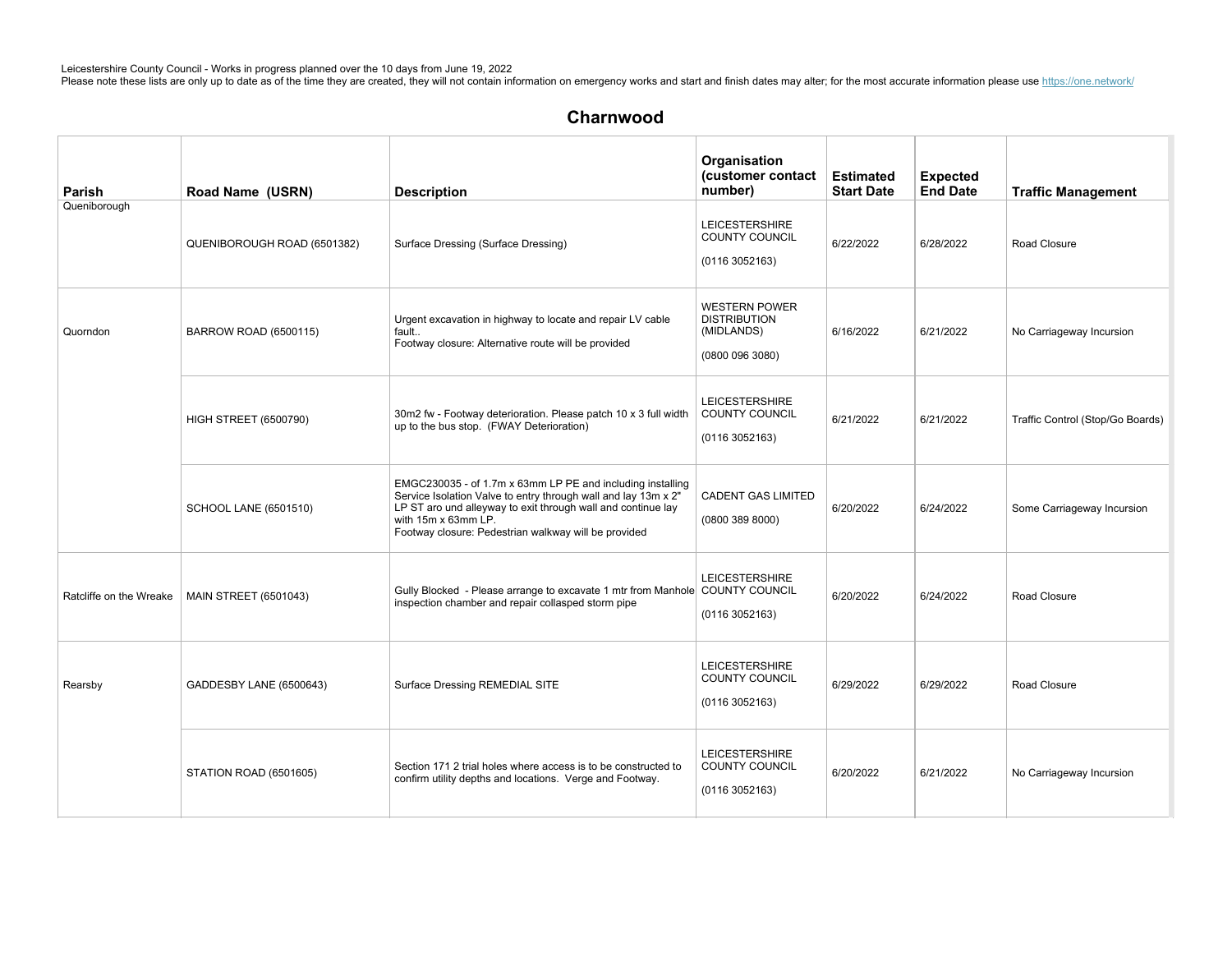| Parish   | Road Name (USRN)              | <b>Description</b>                                                                                                                                                                                                                         | Organisation<br>(customer contact<br>number)                    | <b>Estimated</b><br><b>Start Date</b> | <b>Expected</b><br><b>End Date</b> | <b>Traffic Management</b>        |
|----------|-------------------------------|--------------------------------------------------------------------------------------------------------------------------------------------------------------------------------------------------------------------------------------------|-----------------------------------------------------------------|---------------------------------------|------------------------------------|----------------------------------|
| Rothley  | LOUGHBOROUGH ROAD (6502634)   | Surface Dressing (Surface Dressing)                                                                                                                                                                                                        | <b>LEICESTERSHIRE</b><br><b>COUNTY COUNCIL</b><br>(01163052163) | 6/23/2022                             | 6/29/2022                          | Road Closure                     |
|          | MOUNTSORREL LANE (6501162)    | DISCONNECT DOMESTIC SERVICE IN THE NEARSIDE<br><b>VERGE</b>                                                                                                                                                                                | <b>CADENT GAS LIMITED</b><br>(0800 389 8000)                    | 6/24/2022                             | 6/28/2022                          | Traffic Control (Give and Take)  |
|          | TOWN GREEN STREET (6501737)   | Skip - Licence- 872830                                                                                                                                                                                                                     | <b>LEICESTERSHIRE</b><br>COUNTY COUNCIL<br>(01163052163)        | 6/7/2022                              | 6/20/2022                          | Some Carriageway Incursion       |
|          |                               | Skip - Licence- 874631                                                                                                                                                                                                                     | <b>LEICESTERSHIRE</b><br>COUNTY COUNCIL<br>(01163052163)        | 6/21/2022                             | 7/4/2022                           | Some Carriageway Incursion       |
|          | <b>WELLSIC LANE (6501828)</b> | Road Space Application for Road Closure for removal of unsafe COUNTY COUNCIL<br>garden wall.                                                                                                                                               | <b>LEICESTERSHIRE</b><br>(01163052163)                          | 6/18/2022                             | 6/19/2022                          | Road Closure                     |
| Shepshed | ANSON ROAD (6500036)          | 16m2 Footway - Trip Hazard - Please patch 8 x 2 (Enquiry<br>869880) (FWAY Deterioration)                                                                                                                                                   | <b>LEICESTERSHIRE</b><br><b>COUNTY COUNCIL</b><br>(01163052163) | 6/24/2022                             | 6/24/2022                          | Traffic Control (Give and Take)  |
|          | IVESHEAD ROAD (6500854)       | Section 50 Remedial works to temporary trench reinstatement.<br>Excessive settlement needs full depth to be planed out and<br>reinstated to finished road level. Approx 150mm AC20 binder<br>course and 40 mm of 10 mm SMA surface course. | <b>LEICESTERSHIRE</b><br>COUNTY COUNCIL<br>(01163052163)        | 6/25/2022                             | 6/25/2022                          | Traffic Control (Stop/Go Boards) |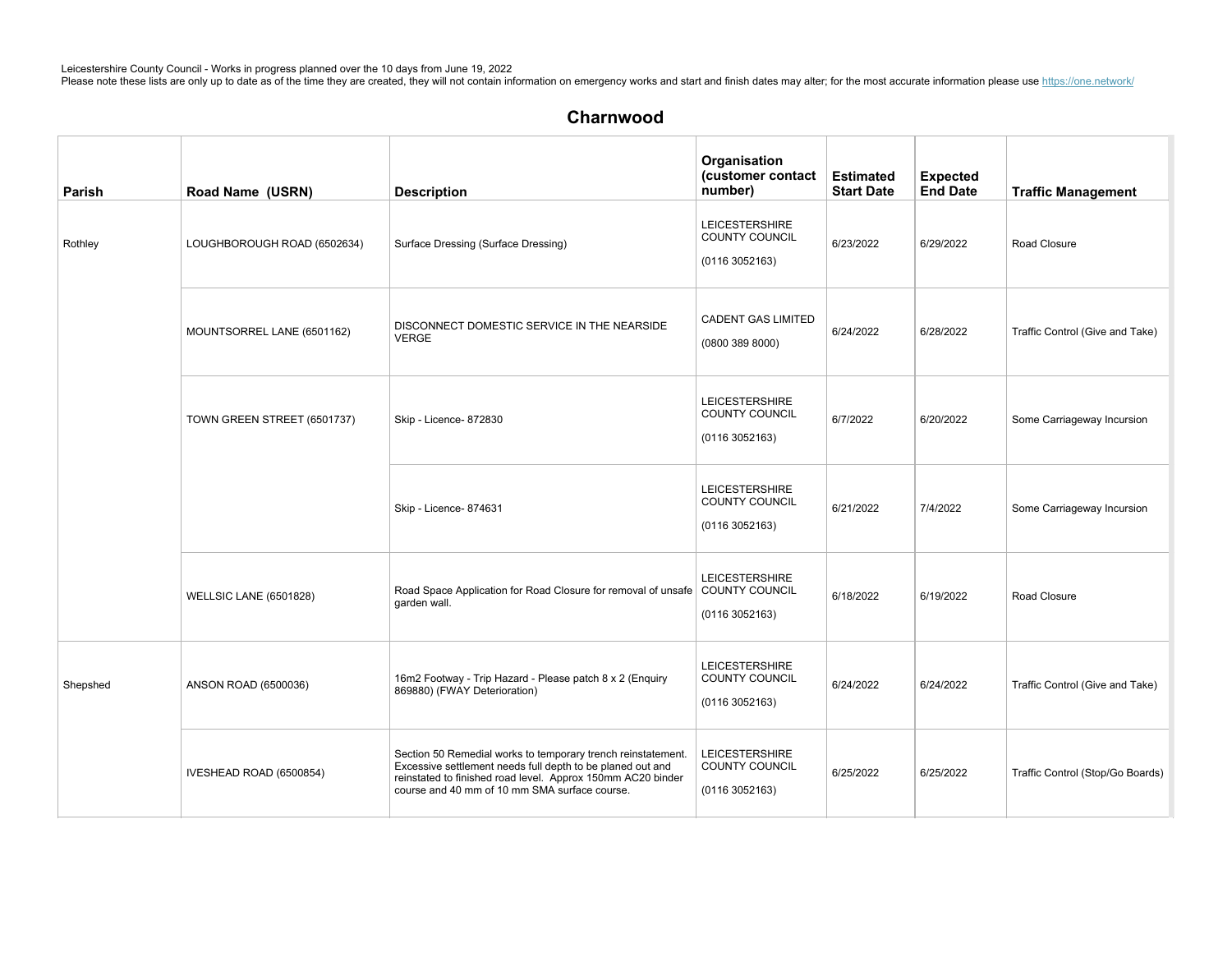| Parish   | Road Name (USRN)           | <b>Description</b>                                                                                                                                                                 | Organisation<br>(customer contact<br>number)                    | <b>Estimated</b><br><b>Start Date</b> | <b>Expected</b><br><b>End Date</b> | <b>Traffic Management</b>              |
|----------|----------------------------|------------------------------------------------------------------------------------------------------------------------------------------------------------------------------------|-----------------------------------------------------------------|---------------------------------------|------------------------------------|----------------------------------------|
| Shepshed | MARKET PLACE (6501065)     | * Hydrant Rebuild chamber                                                                                                                                                          | <b>SEVERN TRENT WATER</b><br><b>LTD</b><br>(0800 783 4444)      | 6/21/2022                             | 6/23/2022                          | Traffic Control (Multi-Way<br>Signals) |
|          | MOSCOW LANE (6501157)      | 9m2 cw - Carriageway sunk leaving dropped kerb too high.<br>55mm step up. Patch sloping front from kerb stone 9 x 1 outside<br>both properties to make flush. (CWAY Deterioration) | <b>LEICESTERSHIRE</b><br><b>COUNTY COUNCIL</b><br>(01163052163) | 6/29/2022                             | 6/29/2022                          | Traffic Control (Give and Take)        |
|          | NORTHWOOD DRIVE (6501213)  | ** Small Main Repair Collar 6" * To repair significant leakage                                                                                                                     | <b>SEVERN TRENT WATER</b><br><b>LTD</b><br>(08007834444)        | 6/17/2022                             | 6/21/2022                          | Traffic Control (Give and Take)        |
|          | NURSERY CLOSE (6501220)    | HV Boundary Box Renew 25mm with Trailer.<br>Footway closure: Alternative route will be provided                                                                                    | <b>SEVERN TRENT WATER</b><br><b>LTD</b><br>(08007834444)        | 6/23/2022                             | 6/27/2022                          | Traffic Control (Give and Take)        |
|          | ONE BARROW LANE (6501246)  | sig only                                                                                                                                                                           | <b>BT</b><br>(0800 800150)                                      | 6/27/2022                             | 6/28/2022                          | No Carriageway Incursion               |
|          | PICK STREET (6501325)      | Long Comm pipe Renew 25mm.<br>Footway closure: Alternative route will be provided                                                                                                  | <b>SEVERN TRENT WATER</b><br><b>LTD</b><br>(0800 783 4444)      | 6/22/2022                             | 6/24/2022                          | Road Closure                           |
|          | PLOUGHMANS DRIVE (6501337) | Install external meter in boundary box at depth of under 1.5<br>meters by Minimum dig with Permanent Reinstatement.<br>Footway closure: Alternative route will be provided         | <b>SEVERN TRENT WATER</b><br>LTD<br>(08007834444)               | 6/21/2022                             | 6/21/2022                          | No Carriageway Incursion               |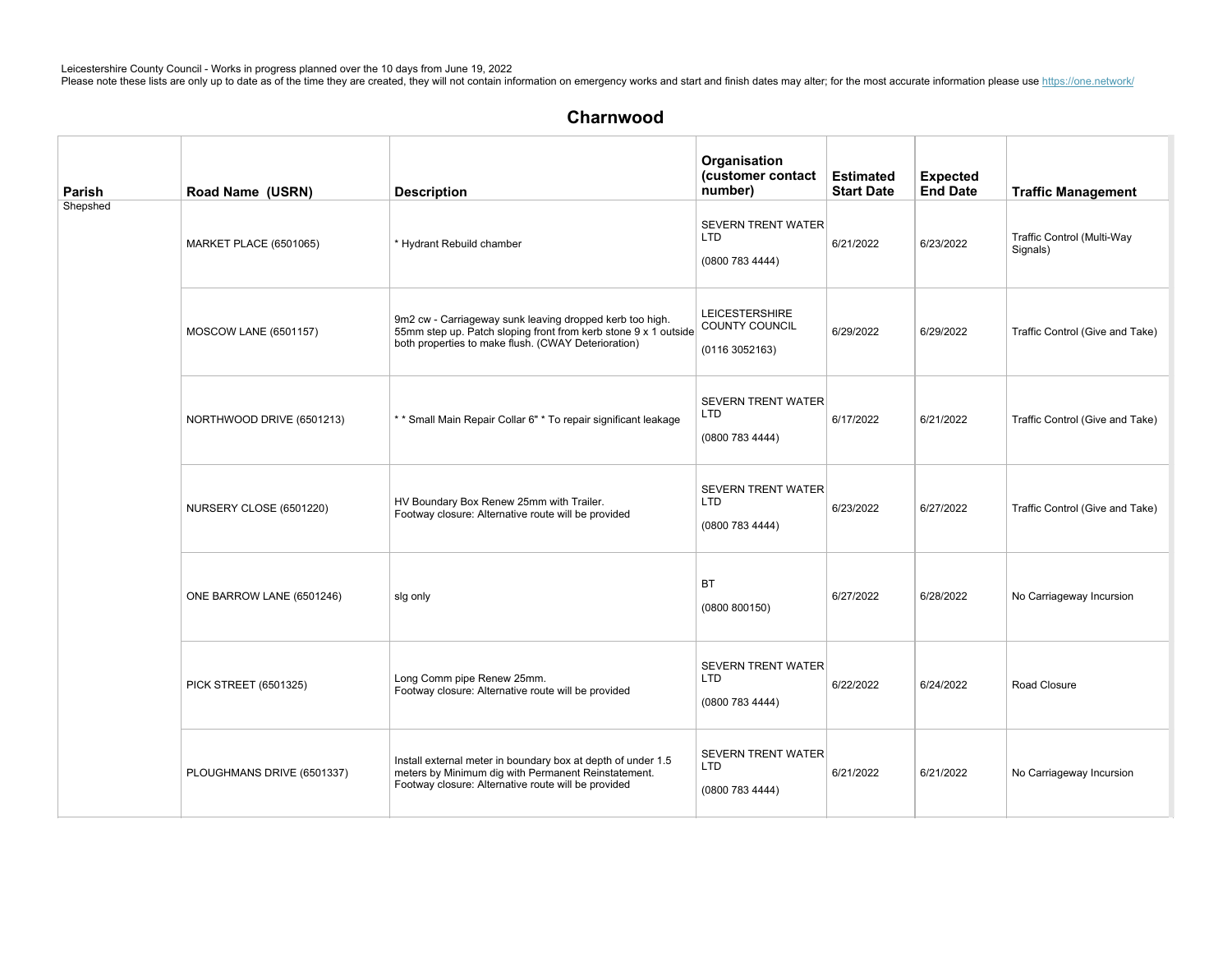| Parish   | Road Name (USRN)          | <b>Description</b>                                                                                                                                                                                                                              | Organisation<br>(customer contact<br>number)                    | <b>Estimated</b><br><b>Start Date</b> | <b>Expected</b><br><b>End Date</b> | <b>Traffic Management</b>            |
|----------|---------------------------|-------------------------------------------------------------------------------------------------------------------------------------------------------------------------------------------------------------------------------------------------|-----------------------------------------------------------------|---------------------------------------|------------------------------------|--------------------------------------|
| Shepshed | RING FENCE (6501426)      | * Long Comm Pipe Renew 15mm * Network leak.<br>Footway closure: Alternative route will be provided                                                                                                                                              | <b>SEVERN TRENT WATER</b><br><b>LTD</b><br>(0800 783 4444)      | 6/18/2022                             | 6/21/2022                          | Traffic Control (Two-Way<br>Signals) |
|          | THE MEADOWS (6501684)     | Construction of Va                                                                                                                                                                                                                              | <b>LEICESTERSHIRE</b><br><b>COUNTY COUNCIL</b><br>(01163052163) | 6/29/2022                             | 6/29/2022                          | Traffic Control (Give and Take)      |
|          | TRUEWAY DRIVE (6501745)   | Excavate in footway & carriageway (Entrance to school) to clear<br>blockages on duct for customer connections - School is the<br>customer and work time & dates have been agreed by them<br>Footway closure: Alternative route will be provided | <b>VIRGIN MEDIA</b><br>(0345454111)                             | 6/23/2022                             | 6/27/2022                          | Some Carriageway Incursion           |
| Sileby   | HEATHCOTE DRIVE (6500774) | Build 1 precast chamber in 915mm x 445mm x 965mm deep in<br>Footway                                                                                                                                                                             | BT<br>(0800 800150)                                             | 6/22/2022                             | 6/24/2022                          | No Carriageway Incursion             |
|          | RATCLIFFE ROAD (6501388)  | CONNECTION PERMIT IN CONJUNCTION WITH THE GAS<br>MAINS REPLACEMENT ON WELLBROOK AVENUE.<br>Footway closure: Alternative route will be provided                                                                                                  | <b>CADENT GAS LIMITED</b><br>(0800 389 8000)                    | 6/27/2022                             | 7/8/2022                           | Some Carriageway Incursion           |
|          | SEAGRAVE ROAD (6501519)   | HV Stop tap Renew 25mm.<br>Footway closure: Pedestrian walkway will be provided                                                                                                                                                                 | <b>SEVERN TRENT WATER</b><br><b>LTD</b><br>(0800 783 4444)      | 6/27/2022                             | 6/29/2022                          | Some Carriageway Incursion           |
|          | SHERRARD DRIVE (6501542)  | Install external meter in boundary box at depth of under 1.5<br>meters by Minimum dig with Permanent Reinstatement.<br>Footway closure: Alternative route will be provided                                                                      | <b>SEVERN TRENT WATER</b><br>LTD<br>(0800 783 4444)             | 6/21/2022                             | 6/23/2022                          | No Carriageway Incursion             |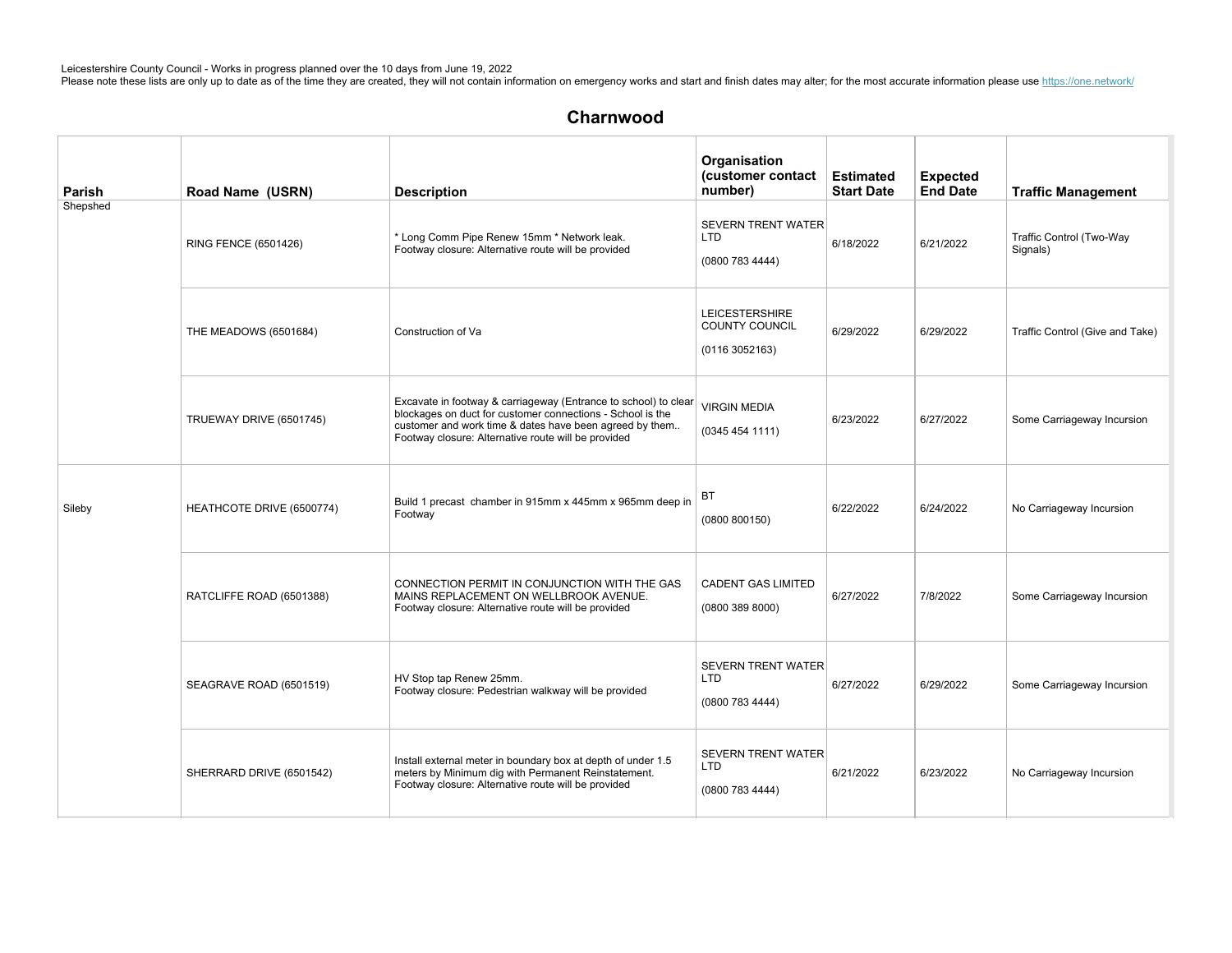| Parish | Road Name (USRN)             | <b>Description</b>                                                                                                                                                                                                                                  | Organisation<br>(customer contact<br>number)                     | <b>Estimated</b><br><b>Start Date</b> | <b>Expected</b><br><b>End Date</b> | <b>Traffic Management</b>              |
|--------|------------------------------|-----------------------------------------------------------------------------------------------------------------------------------------------------------------------------------------------------------------------------------------------------|------------------------------------------------------------------|---------------------------------------|------------------------------------|----------------------------------------|
| Sileby | WELLBROOK AVENUE (6501824)   | GAS MAINS REPLACEMENT WORKS - LAY 210.81m X PE<br>PIPE VIA INSERTION / ABANDON 210.81m X METALLIC<br>MAIN / RELAY & TRANSFER ALL ASSOCIAT ED SERVICES<br>AND CARRY OUT REQUIRED CONNECTIONS.<br>Footway closure: Alternative route will be provided | <b>CADENT GAS LIMITED</b><br>(0800 389 8000)                     | 6/27/2022                             | 8/12/2022                          | Some Carriageway Incursion             |
|        |                              | HV Boundary box Renew 25mm.<br>Footway closure: Alternative route will be provided                                                                                                                                                                  | <b>SEVERN TRENT WATER</b><br><b>LTD</b><br>(0800 783 4444)       | 6/17/2022                             | 6/21/2022                          | Traffic Control (Give and Take)        |
| Syston | ABBOTTS CLOSE (6500002)      | Excavate & install duct for FTTP project Approx.140m, 1 CW<br>crossing.<br>Footway closure: Alternative route will be provided                                                                                                                      | <b>CITYFIBRE</b>                                                 | 6/20/2022                             | 6/24/2022                          | Traffic Control (Give and Take)        |
|        | ALBION STREET (6500017)      | Excavate & install duct for FTTP project Approx.35m.<br>Footway closure: Alternative route will be provided                                                                                                                                         | <b>CITYFIBRE</b>                                                 | 6/18/2022                             | 6/22/2022                          | Traffic Control (Multi-Way<br>Signals) |
|        | BADMINTON ROAD (6500086)     | Excavate & install duct for FTTP project Approx.185m, 1 CW<br>crossing.<br>Footway closure: Alternative route will be provided                                                                                                                      | <b>CITYFIBRE</b>                                                 | 6/15/2022                             | 6/21/2022                          | Traffic Control (Multi-Way<br>Signals) |
|        | BARKBY ROAD (6500102)        | Surface Dressing (Surface Dressing)                                                                                                                                                                                                                 | <b>LEICESTERSHIRE</b><br><b>COUNTY COUNCIL</b><br>(0116 3052163) | 6/28/2022                             | 7/1/2022                           | Road Closure                           |
|        | <b>BARRY DRIVE (6500120)</b> | Excavate & install duct for FTTP project Approx.280m, 1 CW<br>crossing.<br>Footway closure: Alternative route will be provided                                                                                                                      | <b>CITYFIBRE</b>                                                 | 6/13/2022                             | 6/24/2022                          | Traffic Control (Multi-Way<br>Signals) |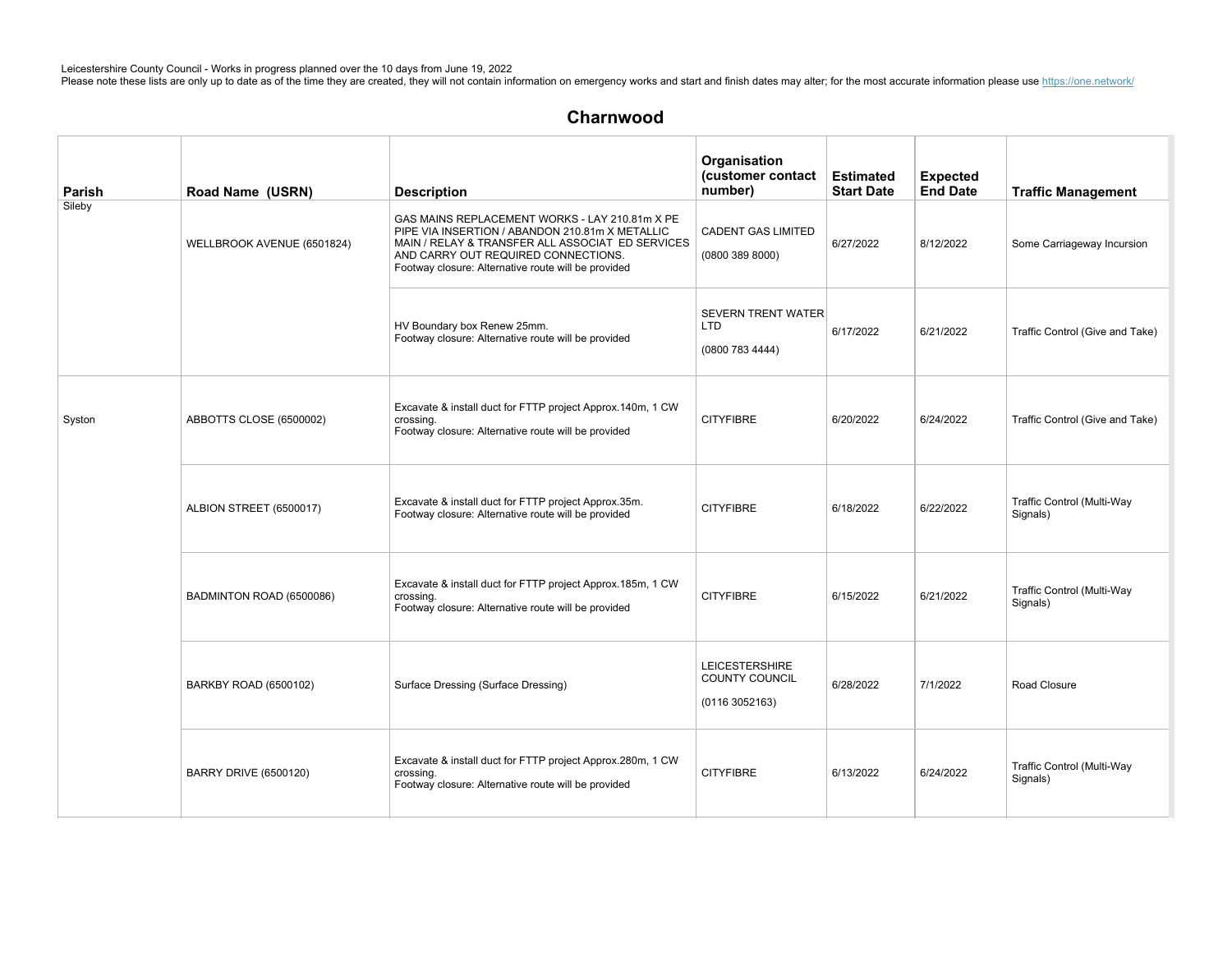| Parish | Road Name (USRN)              | <b>Description</b>                                                                                                                                                                                                                                  | Organisation<br>(customer contact<br>number)               | <b>Estimated</b><br><b>Start Date</b> | <b>Expected</b><br><b>End Date</b> | <b>Traffic Management</b>              |
|--------|-------------------------------|-----------------------------------------------------------------------------------------------------------------------------------------------------------------------------------------------------------------------------------------------------|------------------------------------------------------------|---------------------------------------|------------------------------------|----------------------------------------|
| Syston | <b>BATH STREET (6500122)</b>  | Excavate & install duct for FTTP project Approx.210m.<br>Footway closure: Alternative route will be provided                                                                                                                                        | <b>CITYFIBRE</b>                                           | 6/21/2022                             | 7/4/2022                           | Traffic Control (Give and Take)        |
|        | <b>BROAD STREET (6500240)</b> | Excavate & install duct for FTTP project Approx.340m, 2 CW<br>crossings. CW crossing on Necton Street is for plotting purposes CITYFIBRE<br>only and will be raised under a seperate permit.<br>Footway closure: Alternative route will be provided |                                                            | 6/16/2022                             | 6/29/2022                          | Traffic Control (Give and Take)        |
|        | BROADWAY (6500243)            | Excavate & install duct for FTTP project Approx.75m, 1 CW<br>crossing.<br>Footway closure: Alternative route will be provided                                                                                                                       | <b>CITYFIBRE</b>                                           | 6/16/2022                             | 6/20/2022                          | Traffic Control (Two-Way<br>Signals)   |
|        | BROOK STREET (6500258)        | Excavate & install duct for FTTP project Approx.30m, 1 CW<br>crossing.<br>Footway closure: Alternative route will be provided                                                                                                                       | <b>CITYFIBRE</b>                                           | 6/20/2022                             | 6/22/2022                          | Traffic Control (Give and Take)        |
|        |                               | Excavate & install duct for FTTP project Approx.120m, 1 CW<br>crossing.<br>Footway closure: Alternative route will be provided                                                                                                                      | <b>CITYFIBRE</b>                                           | 6/16/2022                             | 6/22/2022                          | Traffic Control (Give and Take)        |
|        | BROOKFIELD STREET (6500262)   | Install external meter in boundary box at depth of under 1.5<br>meters by Minimum dig with Permanent Reinstatement.<br>Footway closure: Alternative route will be provided                                                                          | <b>SEVERN TRENT WATER</b><br><b>LTD</b><br>(0800 783 4444) | 6/20/2022                             | 6/20/2022                          | No Carriageway Incursion               |
|        | BROOKSIDE (6500265)           | Excavate & install duct for FTTP project Approx.85m, 2 CW<br>crossings.<br>Footway closure: Alternative route will be provided                                                                                                                      | <b>CITYFIBRE</b>                                           | 6/16/2022                             | 6/22/2022                          | Traffic Control (Multi-Way<br>Signals) |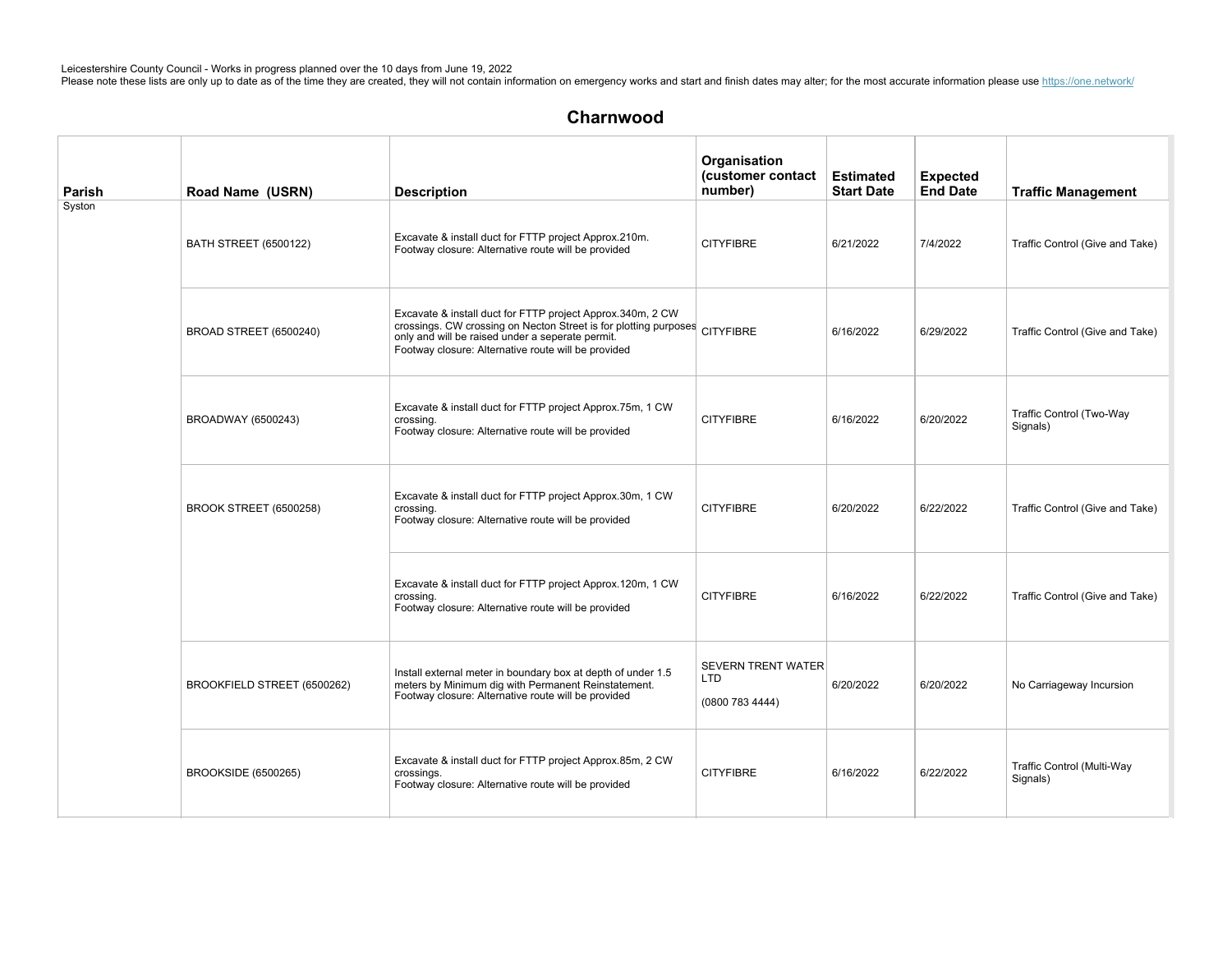| Parish | Road Name (USRN)                                      | <b>Description</b>                                                                                                             | Organisation<br>(customer contact<br>number)             | <b>Estimated</b><br><b>Start Date</b> | <b>Expected</b><br><b>End Date</b> | <b>Traffic Management</b>       |
|--------|-------------------------------------------------------|--------------------------------------------------------------------------------------------------------------------------------|----------------------------------------------------------|---------------------------------------|------------------------------------|---------------------------------|
| Syston | CHAPEL CLOSE (6500334)                                | Excavate & install duct for FTTP project Approx.35m, 1 CW<br>crossing.<br>Footway closure: Alternative route will be provided  | <b>CITYFIBRE</b>                                         | 6/21/2022                             | 6/23/2022                          | Traffic Control (Give and Take) |
|        | CHATSWORTH DRIVE (6500353)                            | Excavate & install duct for FTTP project Approx.30m.<br>Footway closure: Alternative route will be provided                    | <b>CITYFIBRE</b>                                         | 6/21/2022                             | 6/23/2022                          | Traffic Control (Give and Take) |
|        | CLUMBER CLOSE (6500417)                               | Excavate & install duct for FTTP project Approx.200m, 1 CW<br>crossing.<br>Footway closure: Alternative route will be provided | <b>CITYFIBRE</b>                                         | 6/16/2022                             | 6/29/2022                          | Traffic Control (Give and Take) |
|        | <b>COLLEGE ROAD (6500427)</b>                         | * HV Bbox Renew 25mm add Meter                                                                                                 | <b>SEVERN TRENT WATER</b><br><b>LTD</b><br>(08007834444) | 6/20/2022                             | 6/22/2022                          | Traffic Control (Give and Take) |
|        | CRANMER DRIVE (6500462)                               | Excavate & install duct for FTTP project Approx.215m.<br>Footway closure: Alternative route will be provided                   | <b>CITYFIBRE</b>                                         | 6/21/2022                             | 7/4/2022                           | Traffic Control (Give and Take) |
|        | <b>CURLEW CLOSE (6500489)</b>                         | Excavate & install CAB.<br>Footway closure: Alternative route will be provided                                                 | <b>CITYFIBRE</b>                                         | 6/29/2022                             | 7/1/2022                           | Traffic Control (Give and Take) |
|        | FOOTPATH FROM HARDWICK<br>CRESCENT TO WOLSE (6503976) | Excavate & install duct for FTTP project Approx.60m                                                                            | <b>CITYFIBRE</b>                                         | 6/22/2022                             | 6/24/2022                          | No Carriageway Incursion        |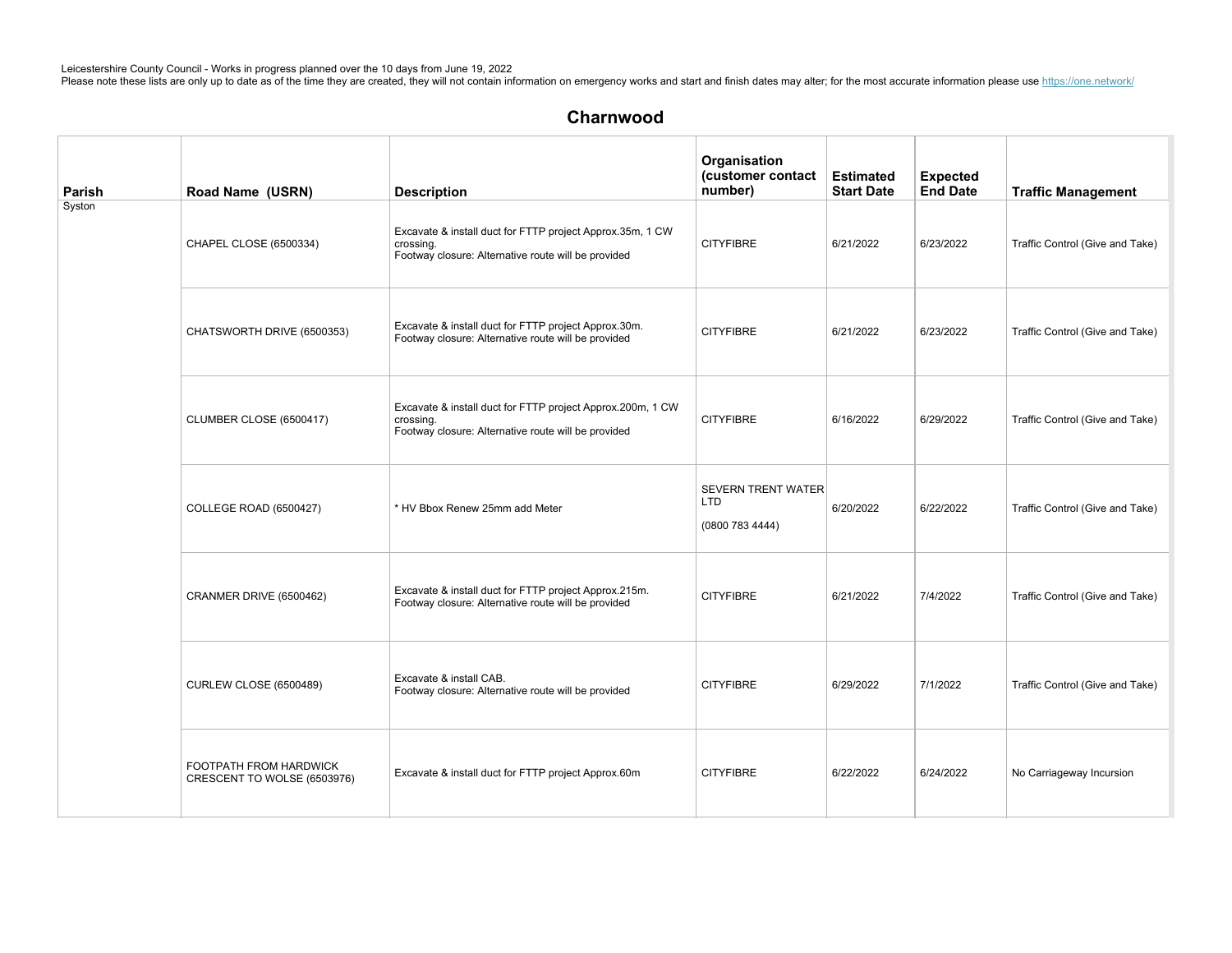| Parish | Road Name (USRN)                                      | <b>Description</b>                                                                                                                                                                                                                                                                               | Organisation<br>(customer contact<br>number) | <b>Estimated</b><br><b>Start Date</b> | <b>Expected</b><br><b>End Date</b> | <b>Traffic Management</b>              |
|--------|-------------------------------------------------------|--------------------------------------------------------------------------------------------------------------------------------------------------------------------------------------------------------------------------------------------------------------------------------------------------|----------------------------------------------|---------------------------------------|------------------------------------|----------------------------------------|
| Syston | FOOTPATH FROM NUMBER 35<br>HALFORD STREET T (6504725) | Excavate & install duct for FTTP project Approx.                                                                                                                                                                                                                                                 | <b>CITYFIBRE</b>                             | 6/20/2022                             | 6/22/2022                          | No Carriageway Incursion               |
|        | FOSSE WAY (6500624)                                   | Excavate & install duct for FTTP project Approx.435m, 2 CW<br>crossings. CW crossings on Maiden Street, Bruxby Street &<br>Fosse Way Service Road are for plotting purposes only and will CITYFIBRE<br>be raised under seperate permits.<br>Footway closure: Pedestrian walkway will be provided |                                              | 6/27/2022                             | 7/8/2022                           | Traffic Control (Multi-Way<br>Signals) |
|        |                                                       | remedial works.<br>Footway closure: Pedestrian walkway will be provided                                                                                                                                                                                                                          | <b>BT</b><br>(0800 800150)                   | 6/29/2022                             | 6/29/2022                          | Some Carriageway Incursion             |
|        | GOODES LANE (6500680)                                 | Excavate & install duct for FTTP project Approx.15m, 1 CW<br>crossing                                                                                                                                                                                                                            | <b>CITYFIBRE</b>                             | 6/23/2022                             | 6/27/2022                          | Traffic Control (Multi-Way<br>Signals) |
|        | GORSE LANE (6500683)                                  | Excavate & install duct for FTTP project Approx.75m, 1 CW<br>crossing.<br>Footway closure: Alternative route will be provided                                                                                                                                                                    | <b>CITYFIBRE</b>                             | 6/28/2022                             | 7/4/2022                           | Traffic Control (Give and Take)        |
|        | HALFORD STREET (6500729)                              | Excavate & install duct for FTTP project Approx.260m, 1 CW<br>crossing.<br>Footway closure: Alternative route will be provided                                                                                                                                                                   | <b>CITYFIBRE</b>                             | 6/20/2022                             | 7/1/2022                           | Traffic Control (Give and Take)        |
|        | HARCOURT CLOSE (6500743)                              | Excavate & install duct for FTTP project Approx.100m, 1 CW<br>crossing.<br>Footway closure: Alternative route will be provided                                                                                                                                                                   | <b>CITYFIBRE</b>                             | 6/20/2022                             | 6/24/2022                          | Traffic Control (Give and Take)        |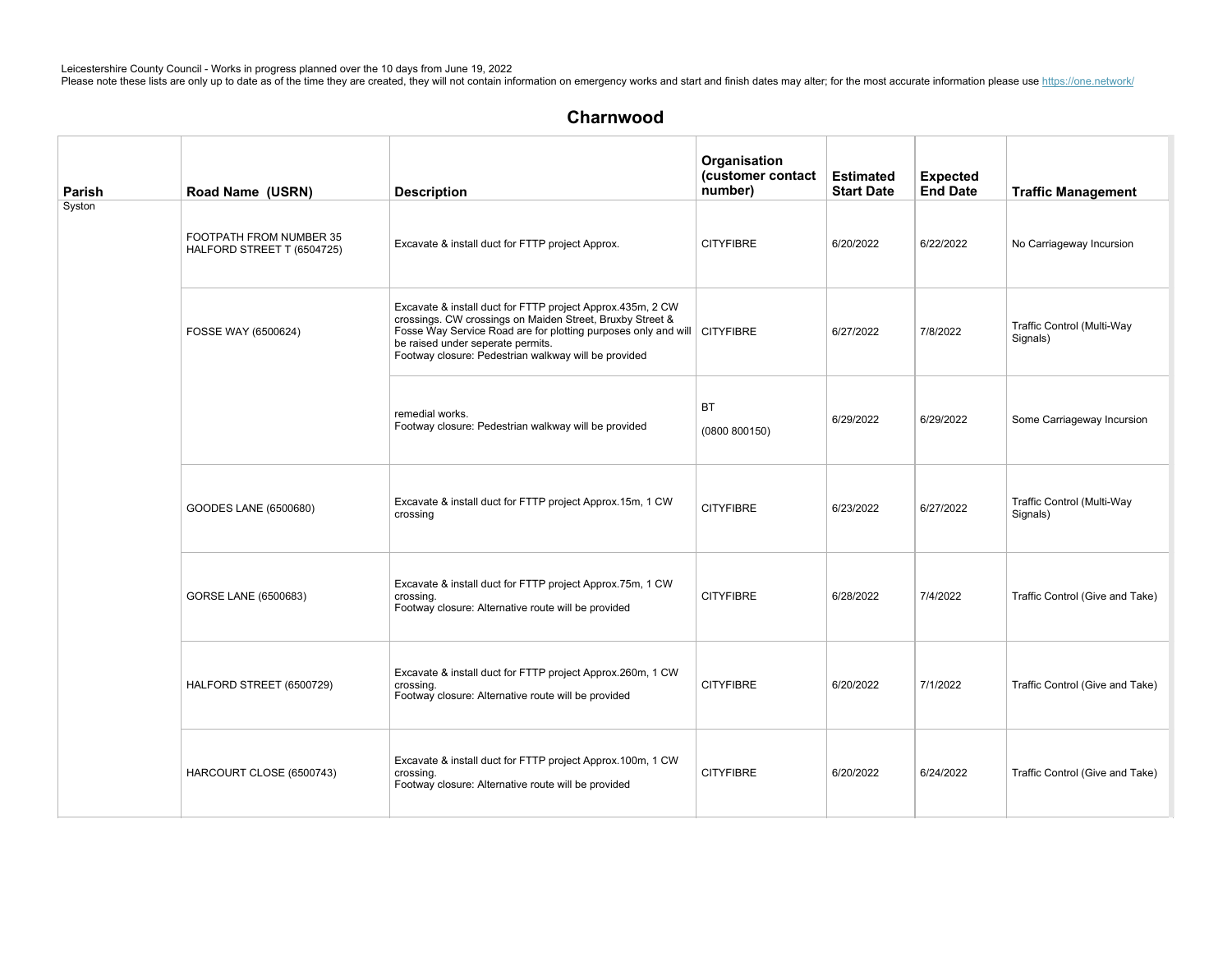| Parish | Road Name (USRN)              | <b>Description</b>                                                                                                                                                                                                                                                                                      | Organisation<br>(customer contact<br>number) | <b>Estimated</b><br><b>Start Date</b> | <b>Expected</b><br><b>End Date</b> | <b>Traffic Management</b>              |
|--------|-------------------------------|---------------------------------------------------------------------------------------------------------------------------------------------------------------------------------------------------------------------------------------------------------------------------------------------------------|----------------------------------------------|---------------------------------------|------------------------------------|----------------------------------------|
| Syston | HARDWICK CRESCENT (6500744)   | Excavate & install duct for FTTP project Approx.200m. CW<br>crossing OS No.2 and on Cranmer Drive are for plotting<br>purposes only and will not be raised under seperate permits.<br>Footway closure: Alternative route will be provided                                                               | <b>CITYFIBRE</b>                             | 6/20/2022                             | 7/1/2022                           | Traffic Control (Give and Take)        |
|        | HEATH AVENUE (6500772)        | Excavate & install duct for FTTP project Approx.170m. 1 CW<br>crossing. CW crossings onto Willow Walk & Course Lane are for<br>plotting purposes only and will not be raised under a seperate<br>permit.<br>Footway closure: Alternative route will be provided                                         | <b>CITYFIBRE</b>                             | 6/28/2022                             | 7/4/2022                           | Traffic Control (Give and Take)        |
|        | <b>HIGH STREET (6500793)</b>  | Excavate & install duct for FTTP project Approx.640m, 3 CW<br>crossings. CW crossings onto Turn Street, Brook Street, Chapel<br>Street, School Street & Walkers Way are all for plotting<br>purposes and will be raised under seperate permits.<br>Footway closure: Pedestrian walkway will be provided | <b>CITYFIBRE</b>                             | 6/16/2022                             | 6/29/2022                          | Traffic Control (Multi-Way<br>Signals) |
|        | IONA ROAD (6500850)           | Excavate & install Cab.<br>Footway closure: Alternative route will be provided                                                                                                                                                                                                                          | <b>CITYFIBRE</b>                             | 6/23/2022                             | 6/27/2022                          | No Carriageway Incursion               |
|        | LINDISFARNE ROAD (6500966)    | Excavate & install duct for FTTP project Approx.420m.<br>Footway closure: Alternative route will be provided                                                                                                                                                                                            | <b>CITYFIBRE</b>                             | 6/22/2022                             | 7/5/2022                           | Traffic Control (Give and Take)        |
|        | LOWER CHURCH STREET (6501021) | Excavate & install duct for FTTP project Approx.30m                                                                                                                                                                                                                                                     | <b>CITYFIBRE</b>                             | 6/17/2022                             | 6/21/2022                          | Traffic Control (Give and Take)        |
|        | MELTON ROAD (6501099)         | Excavate & install duct for FTTP project Approx.155m, 1 CW<br>crossing.<br>Footway closure: Pedestrian walkway will be provided                                                                                                                                                                         | <b>CITYFIBRE</b>                             | 6/23/2022                             | 6/29/2022                          | Traffic Control (Multi-Way<br>Signals) |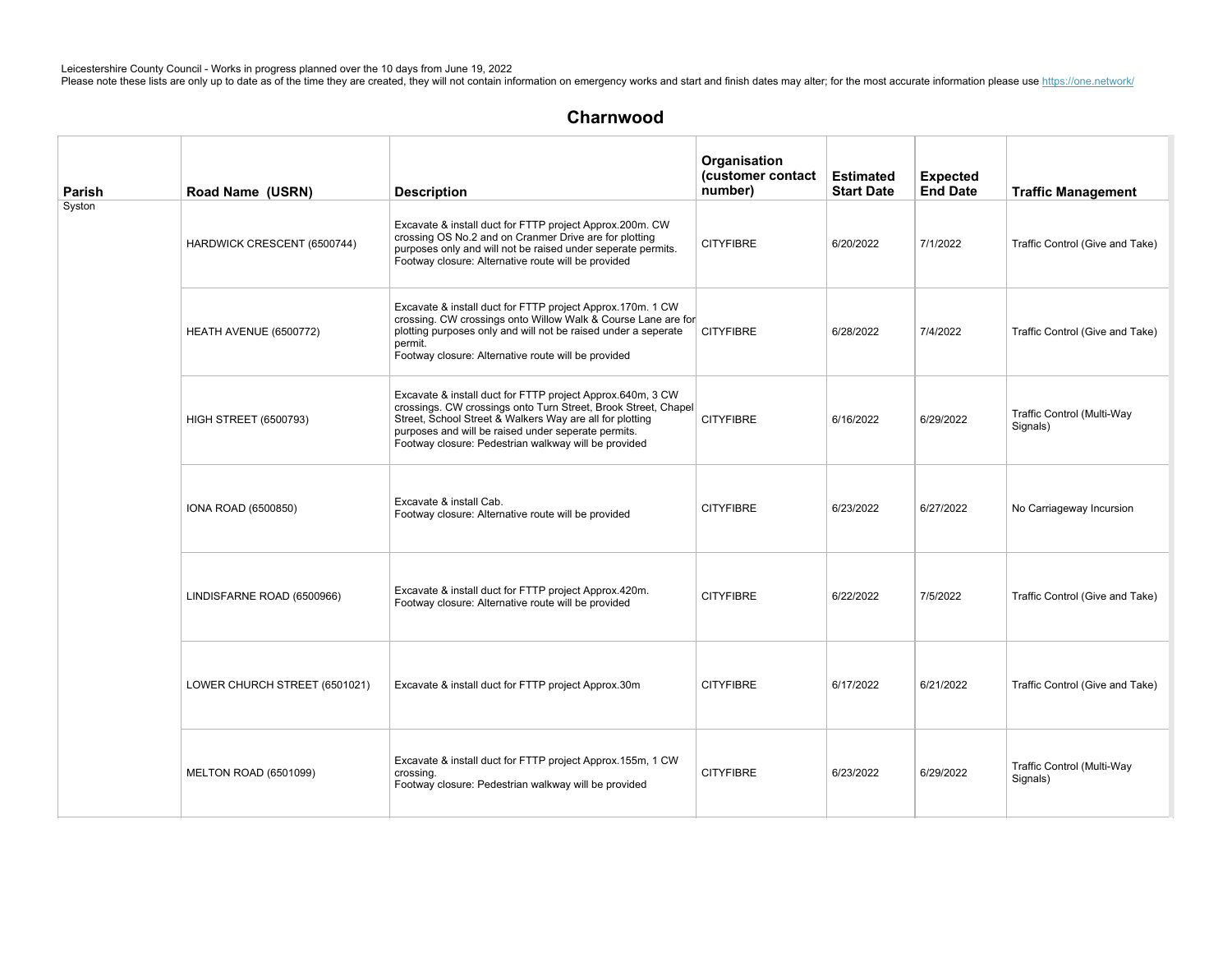| Parish | Road Name (USRN)             | <b>Description</b>                                                                                                                                                                                                                                                                                                                                                                                                                                 | Organisation<br>(customer contact<br>number)               | <b>Estimated</b><br><b>Start Date</b> | <b>Expected</b><br><b>End Date</b> | <b>Traffic Management</b>              |
|--------|------------------------------|----------------------------------------------------------------------------------------------------------------------------------------------------------------------------------------------------------------------------------------------------------------------------------------------------------------------------------------------------------------------------------------------------------------------------------------------------|------------------------------------------------------------|---------------------------------------|------------------------------------|----------------------------------------|
| Syston | <b>MELTON ROAD (6501099)</b> | Excavate & install duct for FTTP project Approx.500m, 2 CW<br>crossings. CW crossing OS No.1337 and CW crossing on<br>Northfields are for plotting purposes only and will not be raised<br>under a seperate permit. The CW crossings on Mostyn Avenue, CITYFIBRE<br>Central Avenue & St Peters Court are also for plotting purposes<br>however these will be raised under seperate permits<br>Footway closure: Pedestrian walkway will be provided |                                                            | 6/15/2022                             | 6/25/2022                          | Traffic Control (Multi-Way<br>Signals) |
|        | MILLSTONE LANE (6502558)     | Excavate & install duct for FTTP project Approx.300m, 2 CW<br>crossings.<br>Footway closure: Alternative route will be provided                                                                                                                                                                                                                                                                                                                    | <b>CITYFIBRE</b>                                           | 6/14/2022                             | 6/27/2022                          | Traffic Control (Multi-Way<br>Signals) |
|        | MOORLAND ROAD (6501150)      | Excavate & install duct for FTTP project Approx.100m, CW<br>crossing on Sedgefield Drive is for plotting purposes only and<br>will be raised under a seperate permit.<br>Footway closure: Alternative route will be provided                                                                                                                                                                                                                       | <b>CITYFIBRE</b>                                           | 6/28/2022                             | 7/4/2022                           | Traffic Control (Give and Take)        |
|        | NAYLOR ROAD (6501176)        | Excavate & install duct for FTTP project Approx.145m, 1 CW<br>crossing.<br>Footway closure: Alternative route will be provided                                                                                                                                                                                                                                                                                                                     | <b>CITYFIBRE</b>                                           | 6/15/2022                             | 6/21/2022                          | Traffic Control (Multi-Way<br>Signals) |
|        | NECTON STREET (6501177)      | Excavate & install duct for FTTP project Approx.50m, 1 CW<br>crossing.<br>Footway closure: Alternative route will be provided                                                                                                                                                                                                                                                                                                                      | <b>CITYFIBRE</b>                                           | 6/16/2022                             | 6/20/2022                          | Traffic Control (Give and Take)        |
|        |                              | HV Stop tap Renew 25mm.<br>Footway closure: Alternative route will be provided                                                                                                                                                                                                                                                                                                                                                                     | <b>SEVERN TRENT WATER</b><br><b>LTD</b><br>(0800 783 4444) | 6/17/2022                             | 6/21/2022                          | Some Carriageway Incursion             |
|        | NORTHFIELDS (6501212)        | Excavate & install duct for FTTP project Approx.570m, 2 CW<br>crossings.<br>Footway closure: Alternative route will be provided                                                                                                                                                                                                                                                                                                                    | <b>CITYFIBRE</b>                                           | 6/13/2022                             | 6/24/2022                          | Traffic Control (Give and Take)        |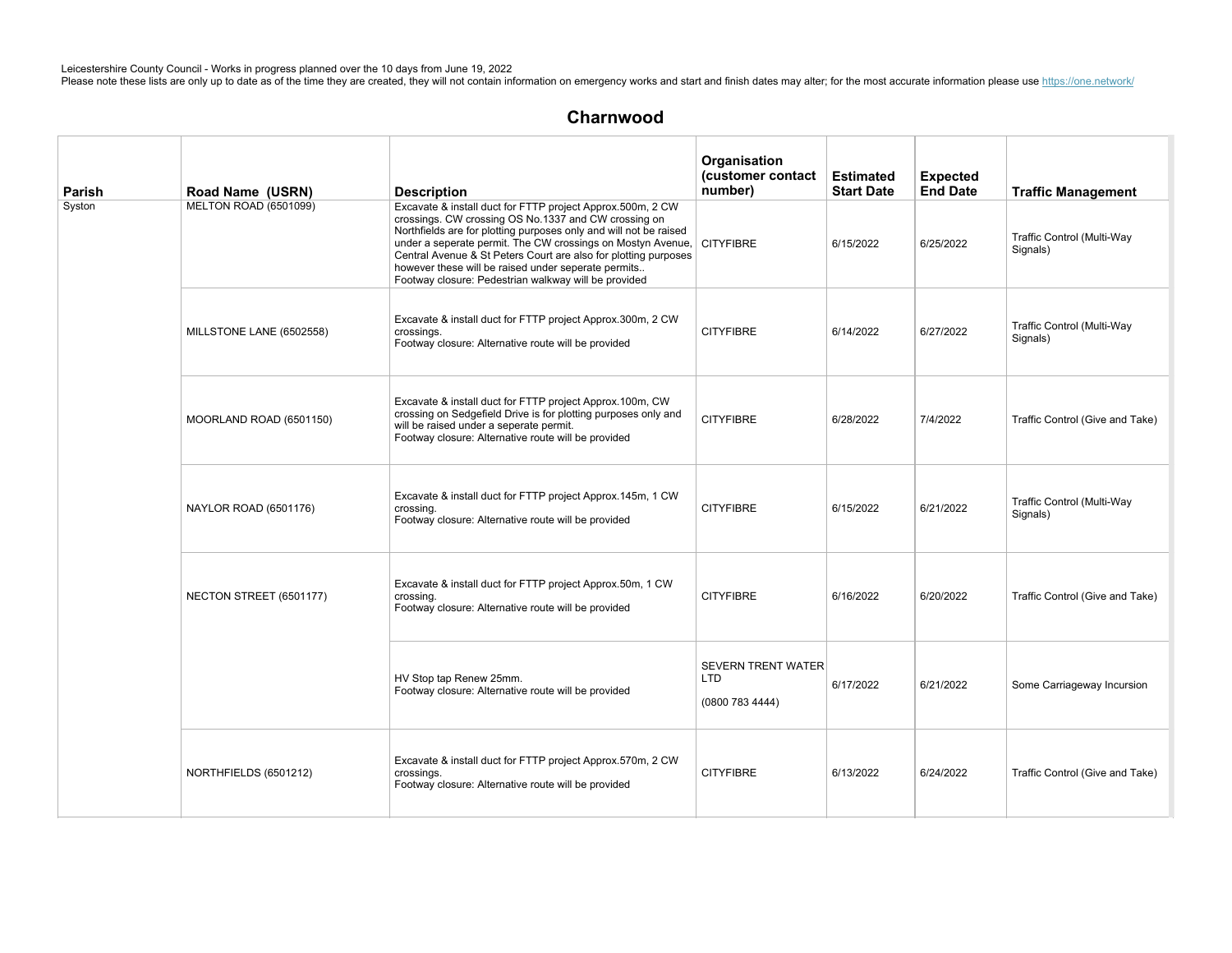| Parish | Road Name (USRN)          | <b>Description</b>                                                                                                                                     | Organisation<br>(customer contact<br>number)             | <b>Estimated</b><br><b>Start Date</b> | <b>Expected</b><br><b>End Date</b> | <b>Traffic Management</b>              |
|--------|---------------------------|--------------------------------------------------------------------------------------------------------------------------------------------------------|----------------------------------------------------------|---------------------------------------|------------------------------------|----------------------------------------|
| Syston | OXFORD STREET (6501268)   | Excavate & install duct for FTTP project Approx.75m, 1 CW<br>crossing.<br>Footway closure: Alternative route will be provided                          | <b>CITYFIBRE</b>                                         | 6/18/2022                             | 6/22/2022                          | Traffic Control (Multi-Way<br>Signals) |
|        | PADDOCK VIEW (6501273)    | Excavate & install duct for FTTP project Approx.95m.<br>Footway closure: Alternative route will be provided                                            | <b>CITYFIBRE</b>                                         | 6/27/2022                             | 7/1/2022                           | Traffic Control (Give and Take)        |
|        | PARTRIDGE CLOSE (6501300) | Excavate & install duct for FTTP project Approx.45m.<br>Footway closure: Alternative route will be provided                                            | <b>CITYFIBRE</b>                                         | 6/29/2022                             | 7/1/2022                           | Traffic Control (Give and Take)        |
|        | PICKWELL DRIVE (6504150)  | Excavate in footway to clear blocked tee / duct ? Replace if<br>damaged for customer connection<br>Footway closure: Alternative route will be provided | <b>VIRGIN MEDIA</b><br>(03454541111)                     | 6/21/2022                             | 6/23/2022                          | Some Carriageway Incursion             |
|        | PONTYLUE WAY (6503841)    | Excavate & install duct for FTTP project Approx.45m, 1 CW<br>crossing.<br>Footway closure: Alternative route will be provided                          | <b>CITYFIBRE</b>                                         | 6/29/2022                             | 7/5/2022                           | Traffic Control (Give and Take)        |
|        | RAYNS WAY (6503842)       | Excavate & install duct for FTTP project Approx.400m, 2 CW<br>crossings.<br>Footway closure: Alternative route will be provided                        | <b>CITYFIBRE</b>                                         | 6/28/2022                             | 7/11/2022                          | Traffic Control (Give and Take)        |
|        | SANDFORD ROAD (6501497)   | Skip - Licence- 873815                                                                                                                                 | <b>LEICESTERSHIRE</b><br>COUNTY COUNCIL<br>(01163052163) | 6/9/2022                              | 6/22/2022                          | Some Carriageway Incursion             |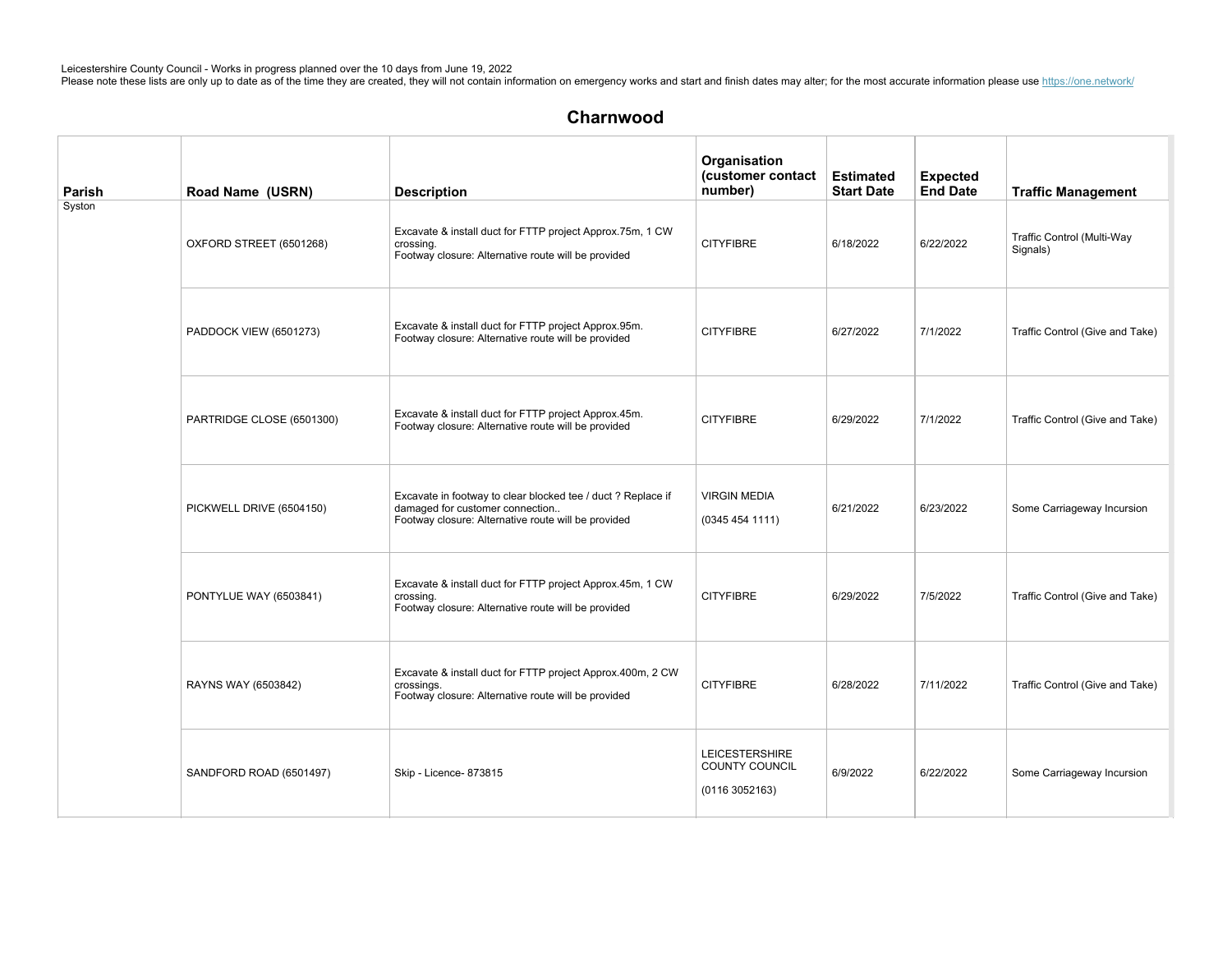| Parish | Road Name (USRN)           | <b>Description</b>                                                                                                                                                                                                          | Organisation<br>(customer contact<br>number) | <b>Estimated</b><br><b>Start Date</b> | <b>Expected</b><br><b>End Date</b> | <b>Traffic Management</b>       |
|--------|----------------------------|-----------------------------------------------------------------------------------------------------------------------------------------------------------------------------------------------------------------------------|----------------------------------------------|---------------------------------------|------------------------------------|---------------------------------|
| Syston | SCHOOL STREET (6501517)    | Excavate & install duct for FTTP project Approx.300m, 2 CW<br>crossings. CW crossing on Walkers Way and onto Brookside<br>are for plotting purposes only.<br>Footway closure: Alternative route will be provided            | <b>CITYFIBRE</b>                             | 6/23/2022                             | 7/6/2022                           | Traffic Control (Give and Take) |
|        | SEDGEFIELD DRIVE (6501521) | Excavate & install duct for FTTP project Approx.60m, CW<br>crossing on Paddock View is for plotting purposes only and will<br>not be raised under a seperate permit.<br>Footway closure: Alternative route will be provided | <b>CITYFIBRE</b>                             | 6/27/2022                             | 7/1/2022                           | Traffic Control (Give and Take) |
|        | SHIRLEY DRIVE (6501543)    | Excavate & install duct for FTTP project Approx.320m, 1 CW<br>crossing.<br>Footway closure: Alternative route will be provided                                                                                              | <b>CITYFIBRE</b>                             | 6/16/2022                             | 6/29/2022                          | Traffic Control (Give and Take) |
|        | ST COLUMBA WAY (6501478)   | Excavate & install Cab.<br>Footway closure: Alternative route will be provided                                                                                                                                              | <b>CITYFIBRE</b>                             | 6/23/2022                             | 6/27/2022                          | No Carriageway Incursion        |
|        | ST PETERS STREET (6501490) | Excavate & install duct for FTTP project Approx.420m. CW<br>crossing onto Broadway is for plotting purposes only and will be<br>raised under a seperate permit.<br>Footway closure: Alternative route will be provided      | <b>CITYFIBRE</b>                             | 6/17/2022                             | 6/30/2022                          | Traffic Control (Give and Take) |
|        | SWALLOW DRIVE (6501627)    | Excavate & install duct for FTTP project Approx.115m, CW<br>crossing on Mallard Drive is for plotting purposes only and will<br>be raised under a seperate permit<br>Footway closure: Alternative route will be provided    | <b>CITYFIBRE</b>                             | 6/20/2022                             | 6/24/2022                          | Traffic Control (Give and Take) |
|        | SWAN WAY (6501633)         | Excavate & install duct for FTTP project Approx.70m, 1 CW<br>crossing.<br>Footway closure: Alternative route will be provided                                                                                               | <b>CITYFIBRE</b>                             | 6/27/2022                             | 6/29/2022                          | Traffic Control (Give and Take) |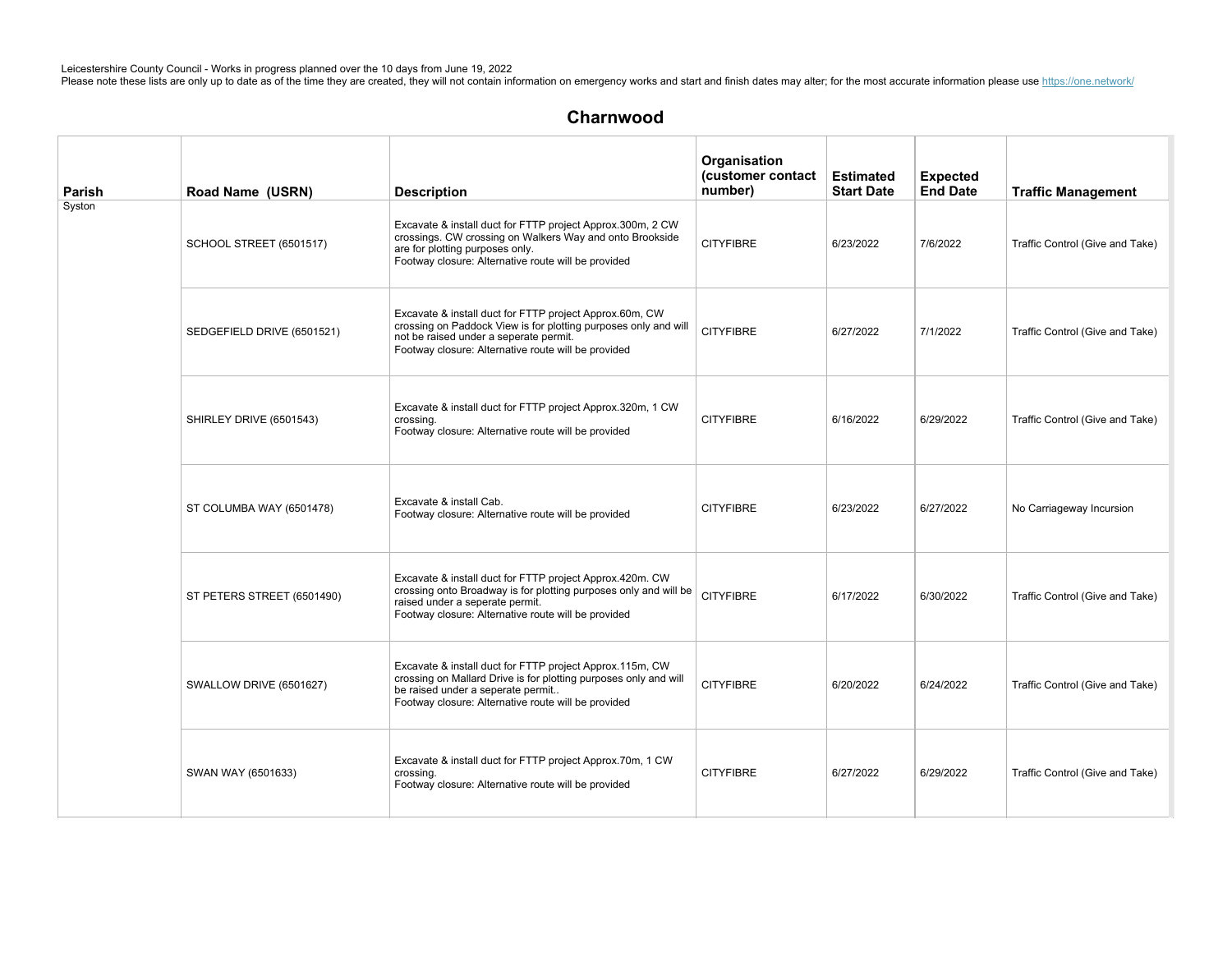| Parish | Road Name (USRN)              | <b>Description</b>                                                                                                                                                                                                                        | Organisation<br>(customer contact<br>number) | <b>Estimated</b><br><b>Start Date</b> | <b>Expected</b><br><b>End Date</b> | <b>Traffic Management</b>              |
|--------|-------------------------------|-------------------------------------------------------------------------------------------------------------------------------------------------------------------------------------------------------------------------------------------|----------------------------------------------|---------------------------------------|------------------------------------|----------------------------------------|
| Syston | THE GREEN (6502635)           | Excavate & install duct for FTTP project Approx.65m, 1 CW<br>crossing.<br>Footway closure: Alternative route will be provided                                                                                                             | <b>CITYFIBRE</b>                             | 6/17/2022                             | 6/21/2022                          | Traffic Control (Give and Take)        |
|        | <b>TURN STREET (6501750)</b>  | Excavate & install duct for FTTP project Approx.210m, 2 CW<br>crossings. CW crossing on Harcourt Road is for plotting<br>purposes only and will be raised under a seperate permit.<br>Footway closure: Alternative route will be provided | <b>CITYFIBRE</b>                             | 6/17/2022                             | 6/30/2022                          | Traffic Control (Multi-Way<br>Signals) |
|        | UNIVERSITY CLOSE (6501763)    | Excavate & install duct for FTTP project Approx.125m. The CW<br>crossing at the SO No.5 is for plotting purposes only and no<br>works will be taking place here<br>Footway closure: Alternative route will be provided                    | <b>CITYFIBRE</b>                             | 6/16/2022                             | 6/20/2022                          | Traffic Control (Give and Take)        |
|        | UPPER CHURCH STREET (6501769) | Excavate & install duct for FTTP project Approx.20m.<br>Footway closure: Alternative route will be provided                                                                                                                               | <b>CITYFIBRE</b>                             | 6/17/2022                             | 6/21/2022                          | Traffic Control (Give and Take)        |
|        | <b>WALKERS WAY (6501786)</b>  | Excavate & install duct for FTTP project Approx.135m, 1 CW<br>crossing.<br>Footway closure: Alternative route will be provided                                                                                                            | <b>CITYFIBRE</b>                             | 6/22/2022                             | 6/28/2022                          | Traffic Control (Give and Take)        |
|        | <b>WILLOW WALK (6502559)</b>  | Excavate & install duct for FTTP project Approx.220m, 1 CW<br>crossing.<br>Footway closure: Alternative route will be provided                                                                                                            | <b>CITYFIBRE</b>                             | 6/29/2022                             | 7/12/2022                          | Traffic Control (Give and Take)        |
|        | <b>WREN CLOSE (6501918)</b>   | Excavate & install duct for FTTP project Approx.40m                                                                                                                                                                                       | <b>CITYFIBRE</b>                             | 6/27/2022                             | 6/29/2022                          | Traffic Control (Give and Take)        |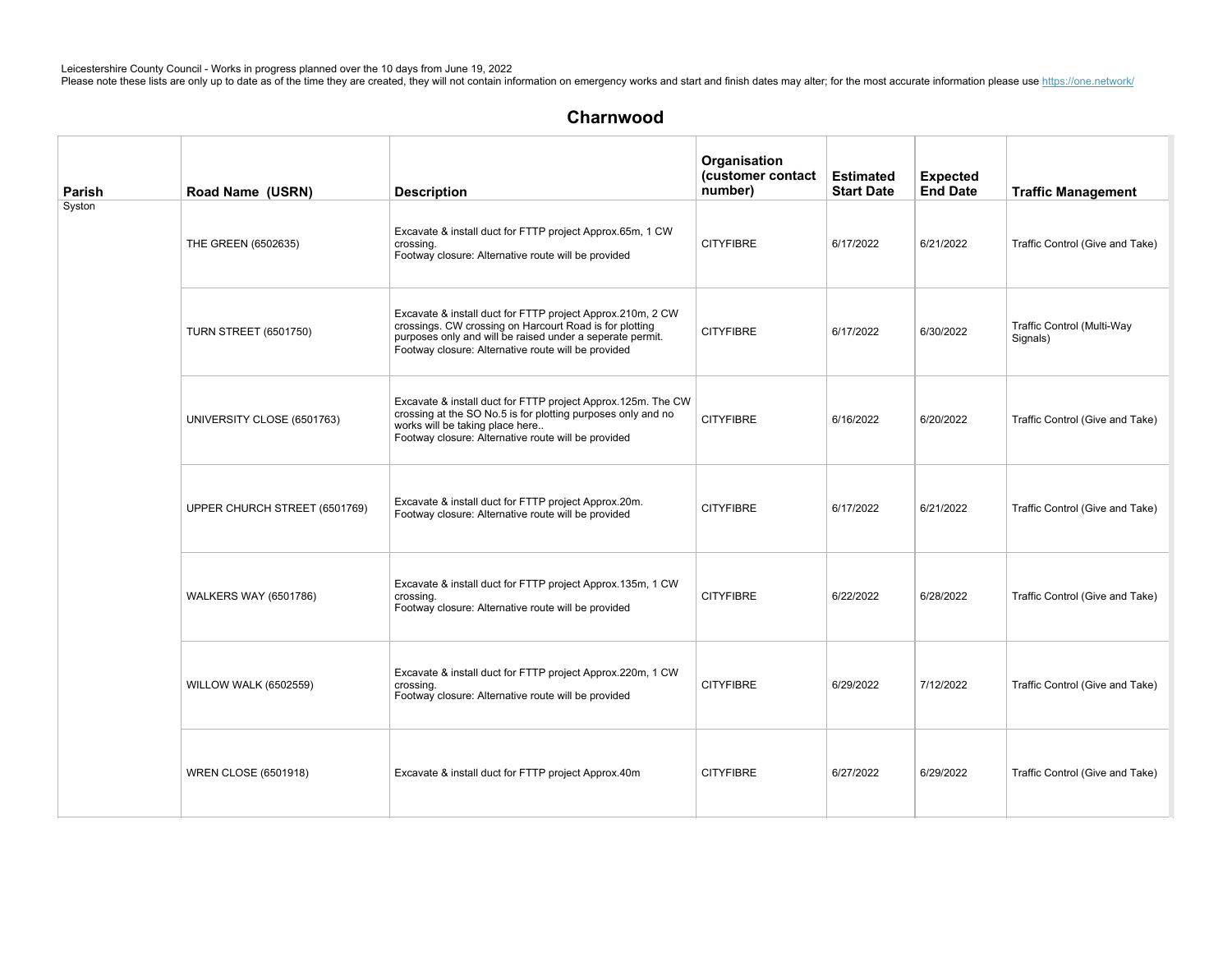# Charnwood

| Parish                     | Road Name (USRN)             | <b>Description</b>                                                                                                                                 | Organisation<br>(customer contact<br>number)                    | <b>Estimated</b><br><b>Start Date</b> | <b>Expected</b><br><b>End Date</b> | <b>Traffic Management</b>            |
|----------------------------|------------------------------|----------------------------------------------------------------------------------------------------------------------------------------------------|-----------------------------------------------------------------|---------------------------------------|------------------------------------|--------------------------------------|
| Syston                     | WYNDALE DRIVE (6501925)      | Excavate & install duct for FTTP project Approx.170m, 1 CW<br>crossing.<br>Footway closure: Alternative route will be provided                     | <b>CITYFIBRE</b>                                                | 6/14/2022                             | 6/20/2022                          | Traffic Control (Give and Take)      |
| Thrussington               | THE GREEN (6501678)          | Skip - Licence- 874447                                                                                                                             | <b>LEICESTERSHIRE</b><br>COUNTY COUNCIL<br>(0116 3052163)       | 6/15/2022                             | 6/21/2022                          | Some Carriageway Incursion           |
| Thurcaston and<br>Cropston | CROPSTON ROAD (6500470)      | * HV Boundary box Install 25mm x 3.<br>Footway closure: Alternative route will be provided                                                         | <b>SEVERN TRENT WATER</b><br><b>LTD</b><br>(0800 783 4444)      | 6/23/2022                             | 6/27/2022                          | Traffic Control (Two-Way<br>Signals) |
|                            | STATION ROAD (6501603)       | Replace 1 existing pole                                                                                                                            | BT<br>(0800 800150)                                             | 6/20/2022                             | 6/20/2022                          | Some Carriageway Incursion           |
| Thurmaston                 | BARKBY THORPE ROAD (6504798) | Road Space Application. S278 works consisting of 2 new site<br>access junctions along with traffic calming features and road<br>narrowing feature. | <b>LEICESTERSHIRE</b><br>COUNTY COUNCIL<br>(01163052163)        | 5/25/2022                             | 8/21/2022                          | Road Closure                         |
|                            |                              | Section 50 BT and Virgin Duct. 256 metres. Works in verge.                                                                                         | <b>LEICESTERSHIRE</b><br><b>COUNTY COUNCIL</b><br>(01163052163) | 5/13/2022                             | 7/18/2022                          | Road Closure                         |
|                            |                              | Section 50. New Foul Sewer connection. 256 metres. Works in   COUNTY COUNCIL<br>carriageway.                                                       | <b>LEICESTERSHIRE</b><br>(01163052163)                          | 5/13/2022                             | 7/18/2022                          | Road Closure                         |

 $B_{\rm eff}$  is the model  $\sigma$  safety  $\sigma$  and  $\sigma$  and  $\sigma$  and  $\sigma$  and  $\sigma$  and  $\sigma$